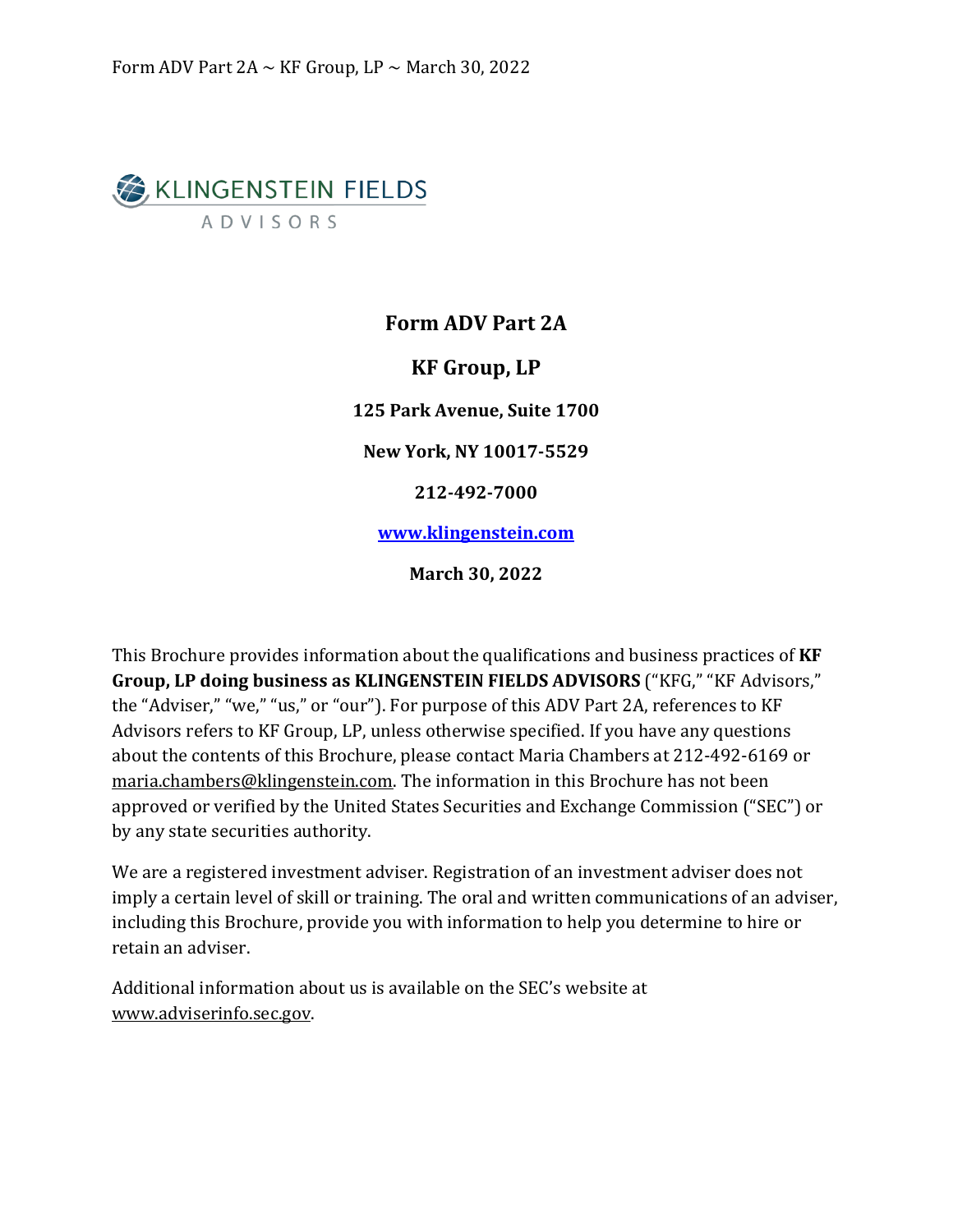### <span id="page-1-0"></span>**Item 2 – Material Changes**

This Brochure dated March 30, 2022 serves as an update to the Brochure dated March 31, 2021. The below material changes were made to the Brochure:

- 1. Updated **Item 4 - Advisory Business** to (i) acknowledge our fiduciary status within the meaning of Title I of the Employee Retirement Income Security Act and/or the Internal Revenue Code as it pertains to any investment advice and/or rollover recommendations we may provide in connection with your retirement accounts; (ii) set forth our related obligations in connection with such investment advice and/or rollover recommendations; and (iii) amend the factors we consider in making any rollover recommendations; and
- 2. Updated **Item 12 – Brokerage Practices** to reflect the current trade error correction process.

DOC ID - 31740403.10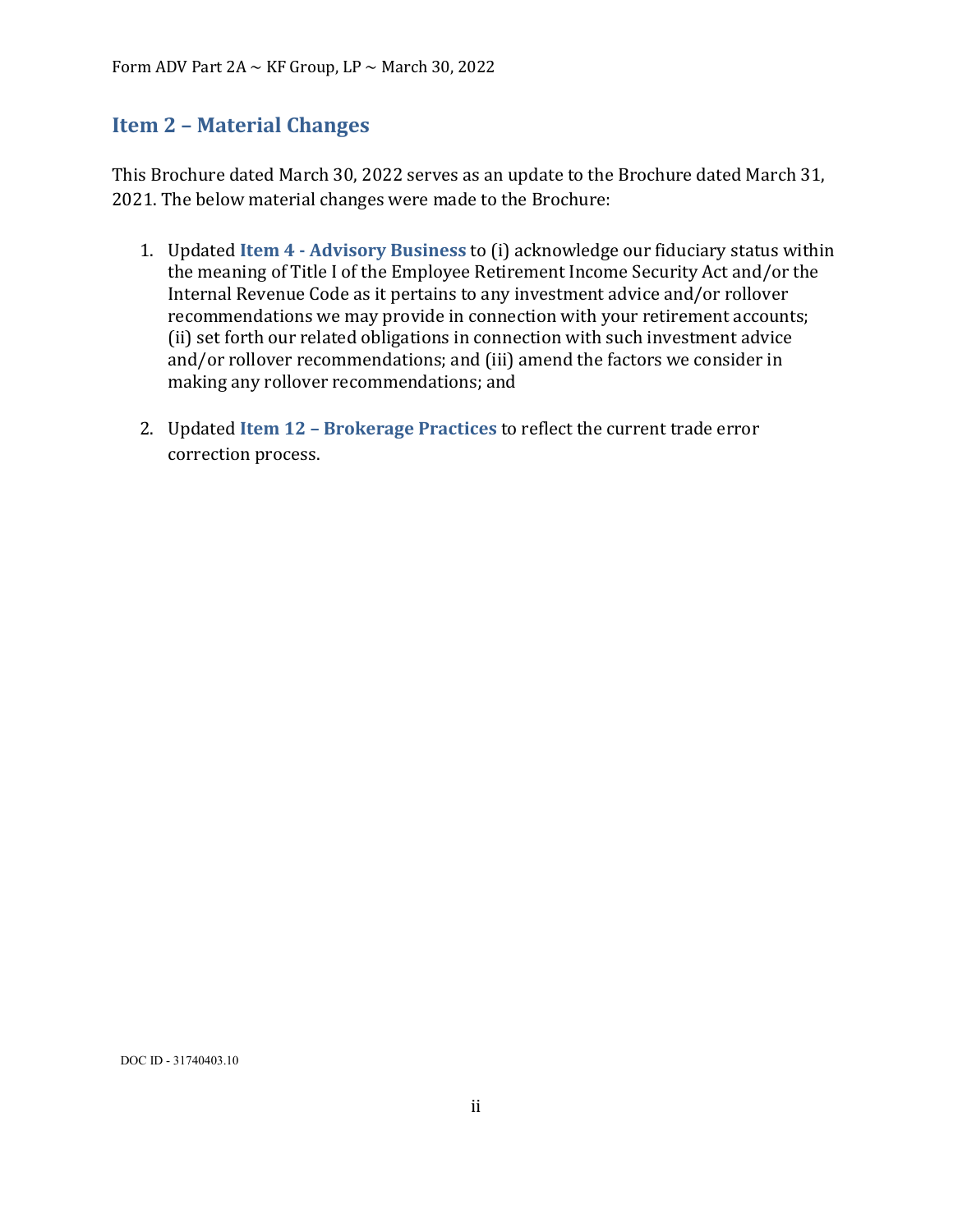# <span id="page-2-0"></span>**Item 3 - Table of Contents**

| $\qquad \qquad \textbf{Item 8 - Methods of} \qquad \qquad \textbf{10}$ |  |
|------------------------------------------------------------------------|--|
|                                                                        |  |
|                                                                        |  |
|                                                                        |  |
|                                                                        |  |
|                                                                        |  |
|                                                                        |  |
|                                                                        |  |
|                                                                        |  |
|                                                                        |  |
|                                                                        |  |

DOC ID - 31740403.10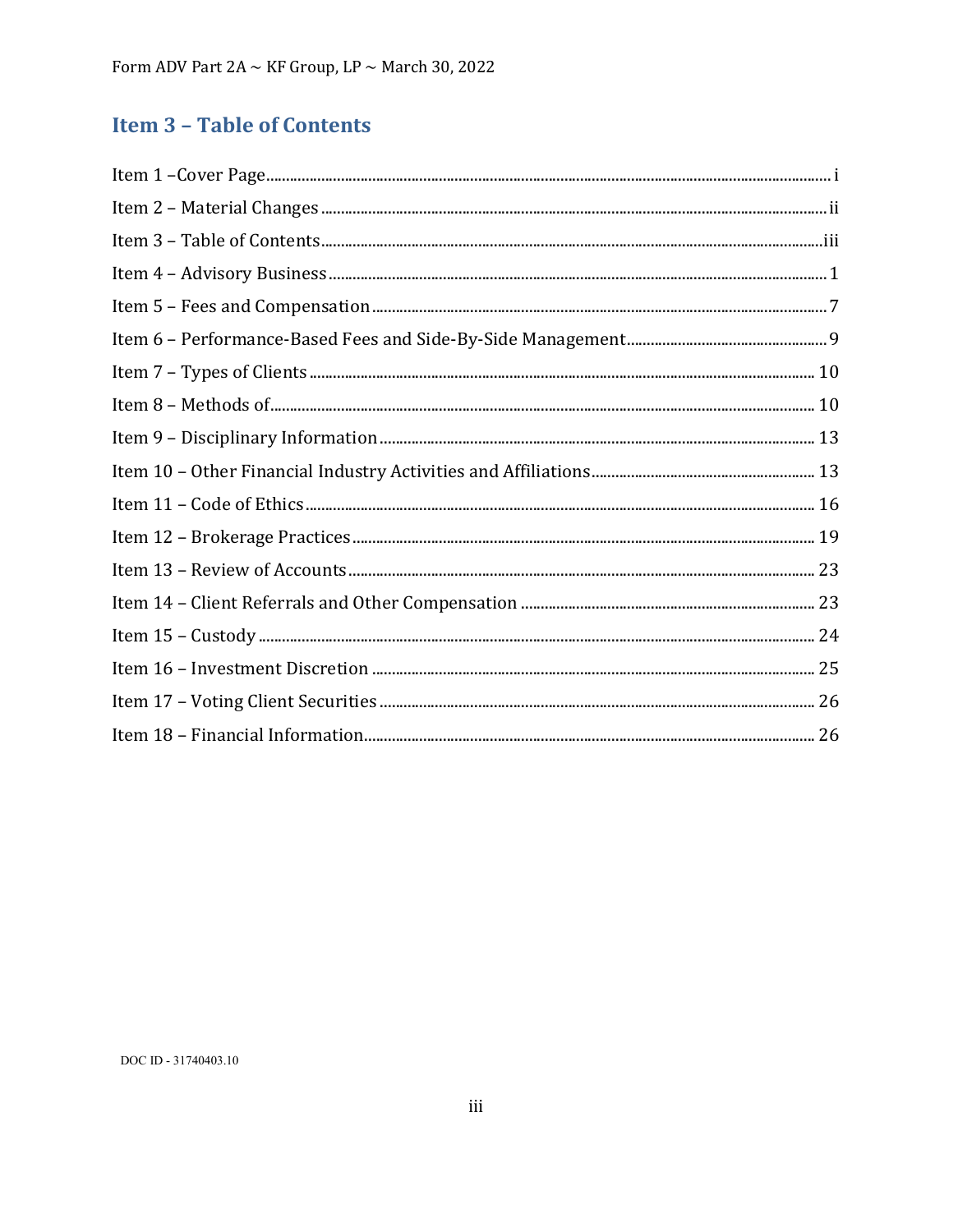### <span id="page-3-0"></span>**Item 4 – Advisory Business**

KF Group, LP ("KFG" or the "Adviser") was formed in 2019 to acquire and holds the assets of Solaris Advisors, LLC and related entities (collectively, "Solaris"), including the client advisory agreements. The principal owner of 25% or more of KFG is a trust for the benefit of the Klingenstein family. Kenneth Pollinger serves as Chairman and Co-Chief Executive Officer of KFG.

KFG is under common control with Klingenstein, Fields & Co., L.P., ("KF&Co."), which together with KFG are doing business as Klingenstein Fields Advisors ("KF Advisors," "we," "us" or "our"). KF&Co. is an investment adviser registered with the SEC, and KFG and KF&Co. share the same principal office and place of business, personnel, and other resources. KFG and KF&Co. operate a single compliance program and conduct and operate a fully integrated advisory business. While the former operating members and employees of Solaris are now employees of KF&Co., KFG and KF&Co. have entered into an agreement, under which the primary team of personnel providing services to previous clients of Solaris, including the client-facing staff, will continue to manage the oversight, investment decisions and servicing of such clients.

### Types of Advisory Services We Offer

KFG (pursuant to an agreement with KF&Co.) generally creates wealth plans and investment programs as part of its wealth management services and its investment consulting services that are designed to meet each client's specific needs and investment objectives. For each client, we recommend and implement an individualized asset allocation with a suite of investment managers and pooled investment funds, including hedge funds and private equity funds. This asset allocation process can be augmented for operating non-profits by certain specialized analytical models that we have created to understand better the impact of their operating and capital expenses on their endowments. Ongoing monitoring and detailed regular reporting is also provided to each client.

KFG provides wealth management services to high net worth individuals and families. For individuals and families, optimal investment programs are predicated not simply on a prescient view of the capital markets and an ability to uncover and allocate to top tier managers. Rather, they demand a deep understanding of the client's unique circumstances including liquidity requirements, risk appetite, current tax and legal considerations, and the investment goals set forth at the outset of every engagement.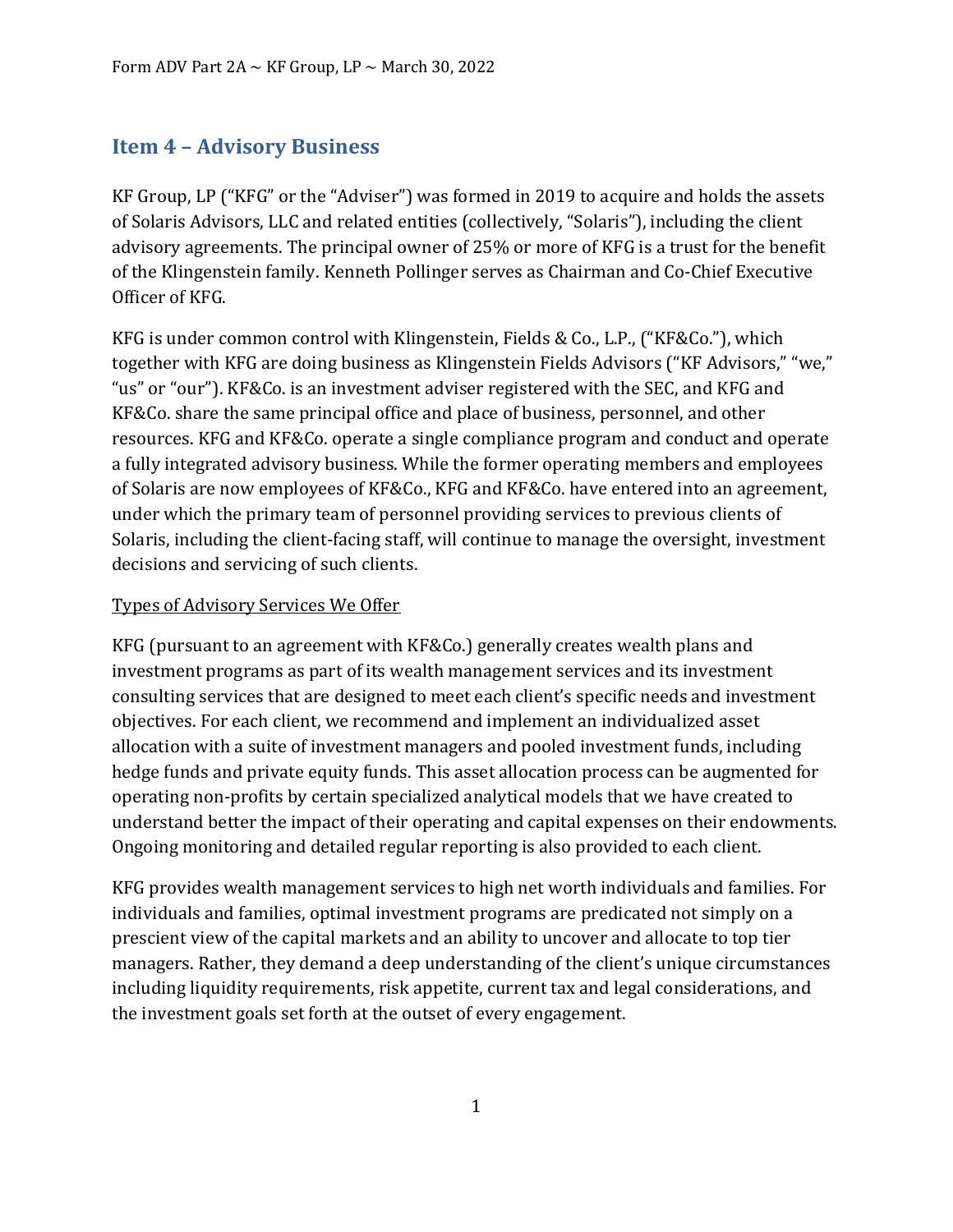KFG provides investment consultancy services principally to non-profit staff, boards and investment committees to help them make better, more fully integrated financial decisions. KFG does this by providing actionable modeling information, discussion leadership and vast experience working on behalf of a broad array of not-for-profit organizations. While KFG offers OCIO services as well, we are by nature collaborative, ensuring that our client fiduciaries are fully informed and in a position to work closely with us to enhance their investment programs.

Each relationship, whether individual or institutional, is separately managed and recommendations are made and implemented on a risk-adjusted basis, taking into consideration each client's individualized circumstances.

### Types of Investments We Invest In

For its clients, KFG (pursuant to an agreement with KF&Co.) can invest in some or all of the various types of domestic or foreign investments that are currently available in the global investment marketplace, including equity securities; warrants; options; government, municipal and corporate debt of all types and maturities; mutual funds; exchange traded funds; real estate investment trusts; and so on. In addition, depending upon a client's needs and investment objectives, KFG can invest client accounts in limited partnerships which can include hedge funds, master limited partnerships, and private equity investments, which in turn invest in some or all of the types of investments set forth above. If the client agrees, KFG can also invest in its limited partnership, the Solaris Ara Fund (the "Ara Fund"). The Ara Fund does not have a performance fee although the Ara Fund will pay fees to KFG for the administrative services provided to it. The Ara Fund is more fully described in **Item 10** below titled "Other Financial Industry Activities and Affiliations - Private Investment Funds Advised by KFG."

### How We Manage Your Assets

Typically we will make investments after a thorough iterative process with each client. In order to achieve a client's desired investment objectives and needs, each individual client asset allocation and manager and fund selection and corresponding investments will vary based on that client's particular circumstances and goals. After agreeing on an individualized wealth plan with the client, KFG (pursuant to an agreement KF&Co.) will effect the client's plan by recommending and implementing specific investments, such as separate account managers and/or public or private fund investments to the client. Ongoing supervision and monitoring of a client's investments will be provided and we make recommendations for change whenever we believe it is appropriate in accordance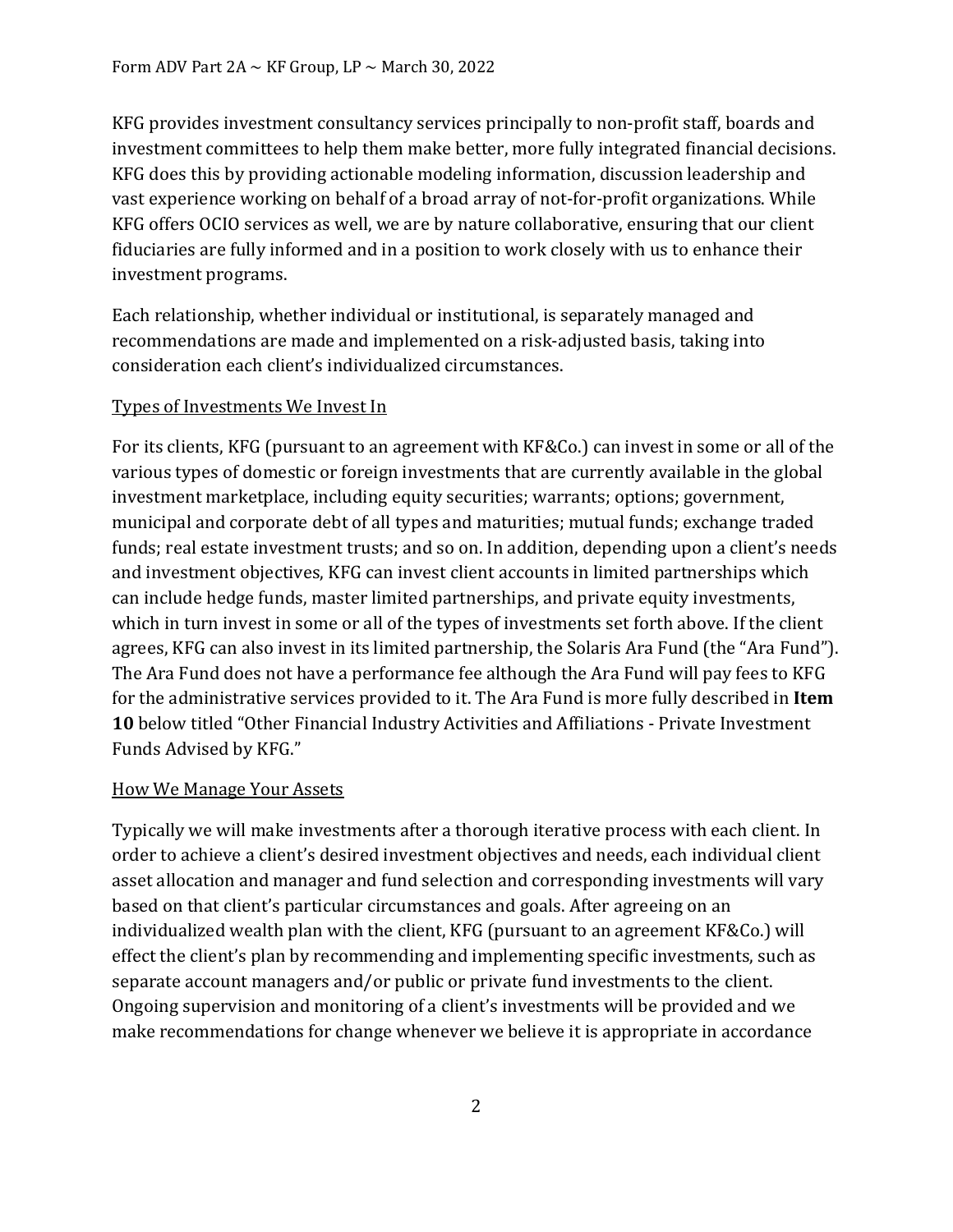with each client's needs and investment objectives. Each relationship will be separately maintained and recommendations are made and implemented on a risk-adjusted basis.

### Restrictions on Types of Investments

The client can place restrictions on the types of investments in the client's account. Such restrictions can be on any basis, including asset classes, types of investments, market sectors, industries, individual or types of securities or certain investment vehicles. In managing a client's account, we will follow those restrictions that we and the client have agreed upon in writing. It is the client's responsibility to inform the Adviser of additional restrictions, changes in restrictions or when restrictions should no longer apply to their account.

### Where a Client's Assets are Held

KFG requires that each client contract with and maintain a relationship with a reputable qualified custodian that is unaffiliated with and fully independent from us. A client's custodian will hold the client's assets and provide reports directly to the client on a periodic basis.

### Non-Investment Consulting/Implementation Services

To the extent requested by the client, KFG will provide as a part of its services incidental consulting services regarding both investment and non-investment related matters such as estate planning, tax planning, financial modeling, insurance, etc. Particularly with respect to operating non-profits we can assist in evaluating the impact of their operating and capital expenses on their endowments and the asset allocation, style and sector weighting and manager selection. These activities are also described in **Item 10** below titled "Other Financial Industry Activities and Affiliations". Neither KFG, nor any of its representatives, serves clients as an attorney, accountant, or insurance agent. To the extent requested by a client, KFG will recommend the services of other professionals for certain non-investment implementation purposes (i.e. attorneys, accountants, investment bankers, insurance agents, etc.). The client will be under no obligation to engage the services of any such recommended professional. The client will retain absolute discretion over all such implementation decisions and is free to accept or reject any recommendation from KFG. KFG will not receive any compensation from any third party professional for making referral recommendations nor will we charge for these referral services.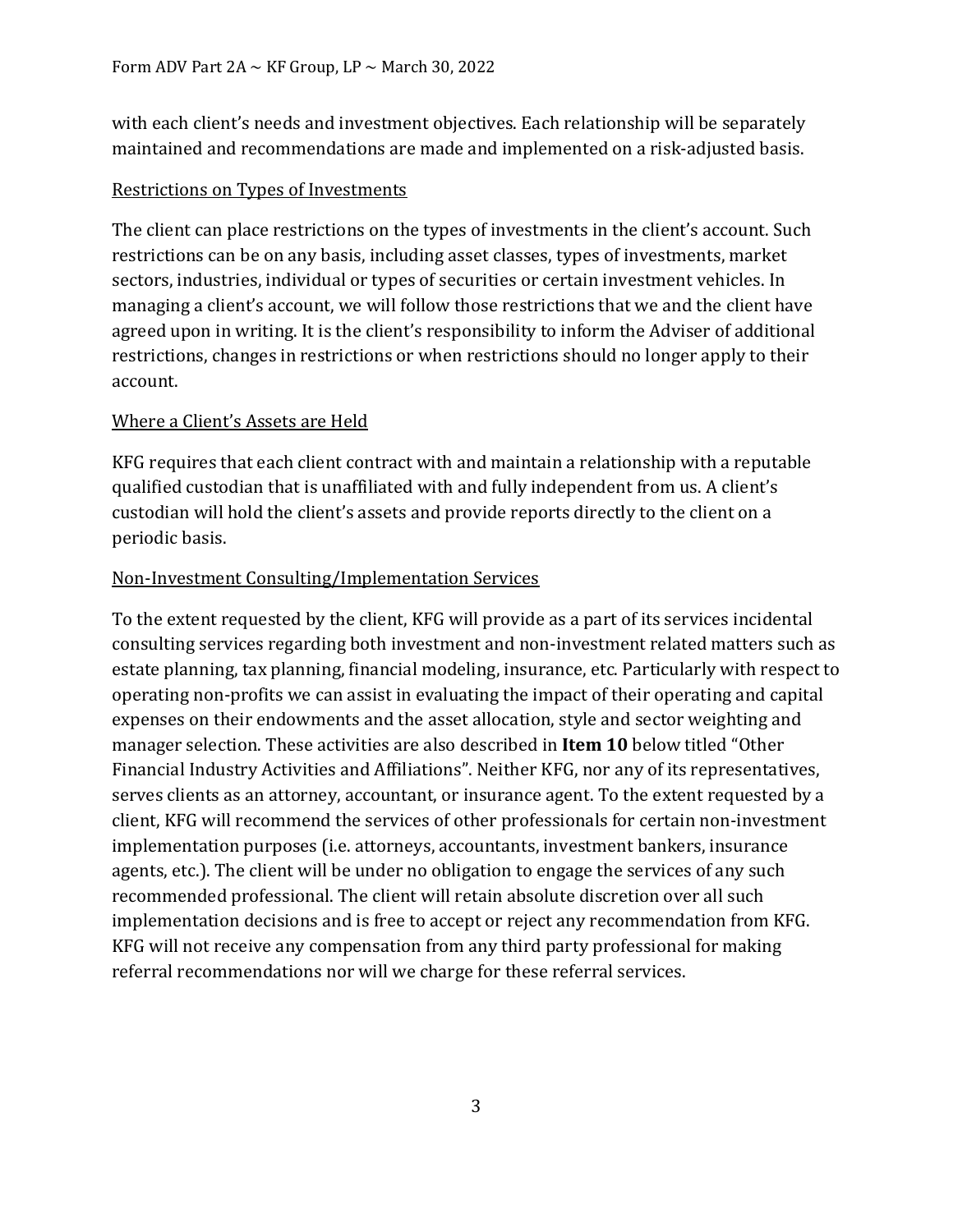If the client engages any such recommended professional, and a dispute arises thereafter relative to such engagement, the client agrees to seek recourse exclusively from and against the engaged professional.

**Financial Planning and Non-Investment Consulting/Implementation Services**. To the extent specifically requested by the client or when we think appropriate, KF Advisors provides **financial planning** services and assists in the development of detailed financial plans and strategies, including non-investment related matters, such as estate planning, insurance, etc. Neither KF Advisors, nor any of its representatives, serves as an attorney, accountant, or insurance agent, and no portion of KF Advisors' services should be construed as such. To the extent requested by a client or when we think appropriate, KF Advisors recommends the services of unaffiliated professionals for certain non-investment implementation purposes (i.e. attorneys, accountants, insurance, etc.). KF Advisors does not receive any direct or indirect compensation from clients' use of any recommended professionals. The client is under no obligation to engage the services of any such recommended professional. The client retains absolute discretion over all such implementation decisions and is free to accept or reject any recommendation from KF Advisors. **Please Note:** If the client engages any unaffiliated recommended professional, and a dispute arises thereafter relative to such engagement, the client agrees to seek recourse exclusively from and against the engaged professional. **Please Also Note:** It remains the client's responsibility to promptly notify KF Advisors if there is ever any change in his/her/its financial situation or investment objectives for the purpose of reviewing/evaluating/revising KF Advisors' previous recommendations and/or services.

**PLEASE NOTE: RETIREMENT ROLLOVERS**-**No Obligation/Conflict of Interest**: A client leaving an employer typically has four options (and could engage in a combination of these options): i) leave the money in his former employer's plan, if permitted, ii) roll over the assets to his new employer's plan, if one is available and rollovers are permitted, iii) rollover to an IRA, or iv) cash out the account value (which could, depending upon the client's age, result in adverse tax consequences). KFG can recommend an investor roll over plan assets or an Individual Retirement Account (IRA) to an IRA managed by KFG. As a result, KFG and its representatives will earn an asset-based fee (see **Please Note** below). In contrast, a recommendation that a client or prospective client leave his or her plan assets with his or her old employer or roll the assets to a plan sponsored by a new employer, or alternatively to leave his or her IRA with its current adviser or roll the IRA to another adviser, will generally result in no compensation to KFG (unless you engage KFG to monitor and/or manage the account while maintained at your employer). KFG has an economic incentive to encourage an investor to roll plan assets or IRA assets into an IRA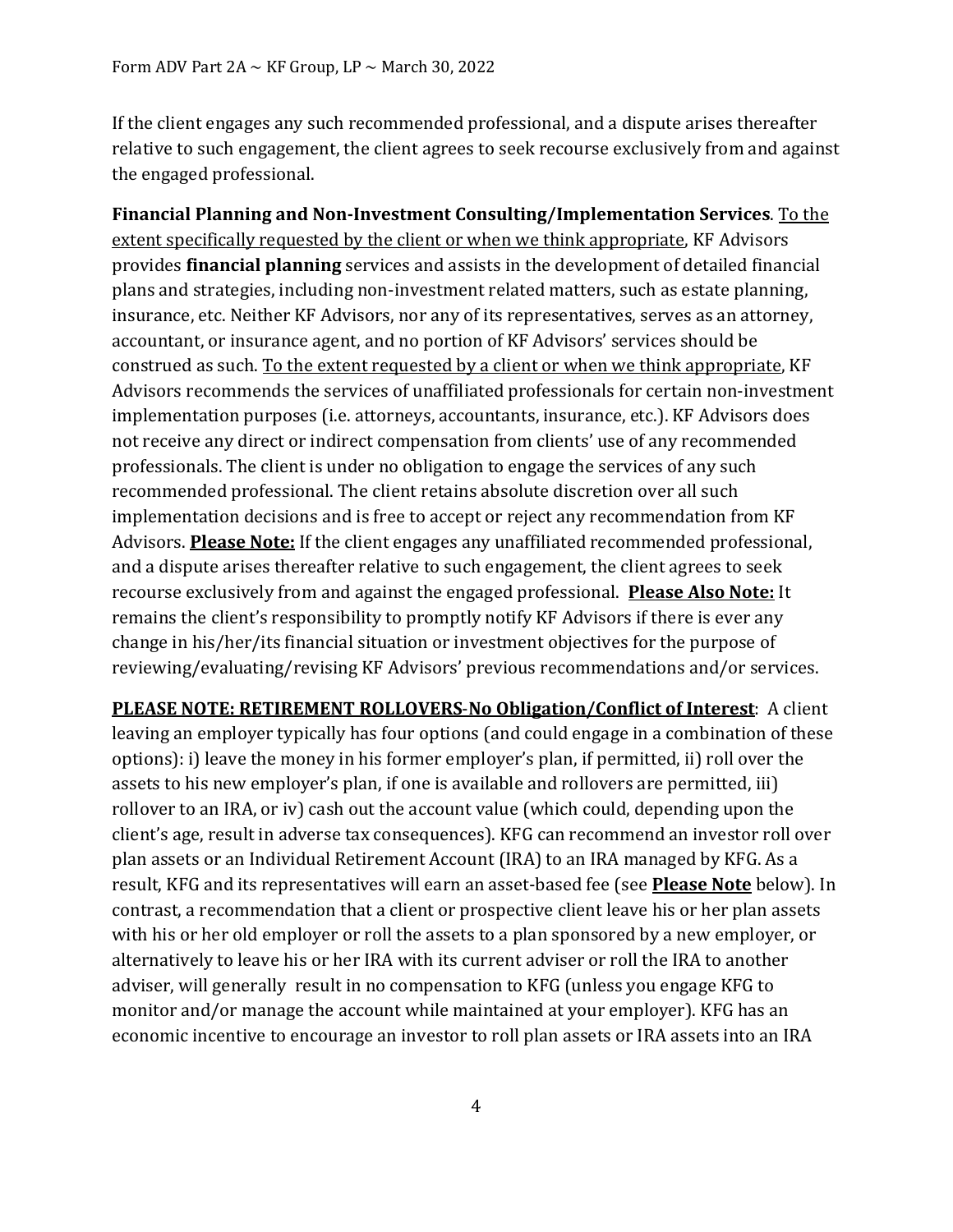that KFG will manage or to engage KFG to monitor and/or manage plan assets while maintained at your employer. There are various factors that KFG could consider before recommending a rollover, including but not limited to: i) the investment options available in the plan or IRA versus the contemplated investment options available in an IRA managed by KFG, ii) fees and expenses in the plan or IRA versus the fees and expenses in the proposed IRA, iii) the services and responsiveness of the plan's investment professionals versus KFG, iv) protection of assets from creditors and legal judgments, v) required minimum distributions and age considerations, and vi) employer stock tax consequences, if any. KFG's determination of a recommendation of a rollover of plan assets can be limited by the availability of information about the client's employer plan alternatives. No client is under any obligation to rollover plan or IRA assets to an IRA managed by KFG or to engage KFG to monitor and/or manage the plan assets while maintained at your employer.

When we provide investment advice to you regarding your retirement plan account or IRA, we are fiduciaries within the meaning of Title I of the Employee Retirement Income Security Act and/or the Internal Revenue Code, as applicable, which are laws governing retirement accounts. The way we make money, as set forth above, creates some conflicts with your interests, so we operate under a special rule that requires us to act in your best interest and not put our interest ahead of yours.

Under this special rule's provisions, we must:

- Meet a professional standard of care when making investment recommendations (give prudent advice);
- Never put our financial interests ahead of yours when making recommendations (give loyal advice);
- Avoid misleading statements about conflicts of interest, fees, and investments;
- Follow policies and procedures designed to ensure that we give advice that is in *your* best interest;
- Charge no more than is reasonable for our services; and
- Give you basic information about conflicts of interest.

There are various factors that KF Advisors will consider before recommending a rollover, including but not limited to: i) the investment options available in the plan or IRA versus the contemplated investment options available in an IRA managed by KF Advisors, ii) fees and expenses in the plan or IRA versus the fees and expenses in the proposed IRA; which analysis may include consideration of factors such as the long-term impact of any increased costs; why the rollover is appropriate notwithstanding any additional costs; and the impact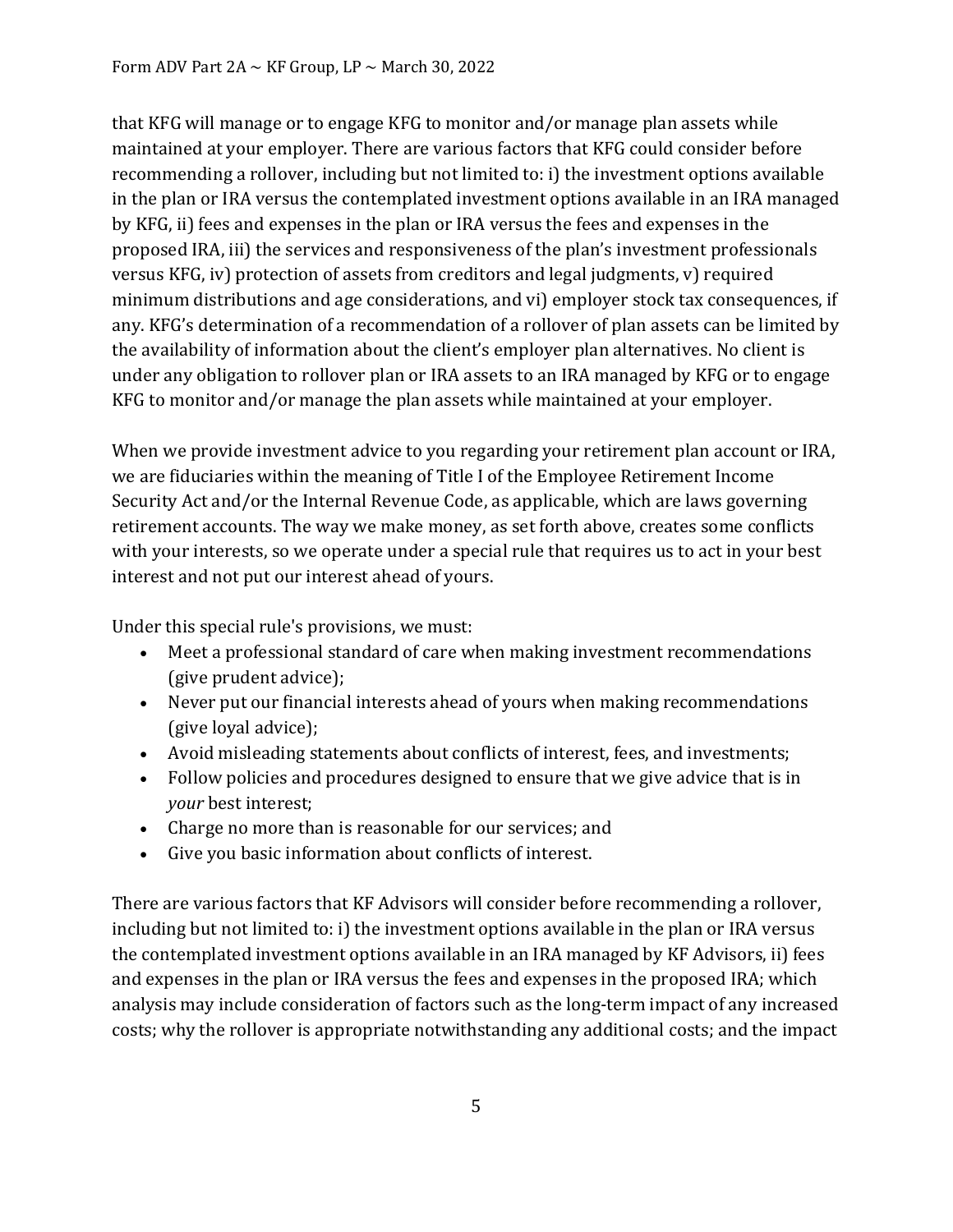of economically significant investment features such as surrender schedules and index annuity cap and participation rates; iii) whether the employer pays for some or all of the plan's administrative expenses, and iv) the different levels of services and investments available under the plan and the IRA. With respect to the plan, KF Advisors will consider all of the investments in the plan's line-up, and not solely the client's current investments. KF Advisors' determination of a recommendation of a rollover of plan assets can be limited by the availability of information about the client's employer plan alternatives. No client is under any obligation to rollover plan or IRA assets to an IRA managed by KF Advisors or to engage KF Advisors to monitor and/or manage the plan assets while maintained at your employer.

### Client Obligations

In performing its services, KFG shall not be required to verify any information received from the client or from the client's other professionals, and is expressly authorized to rely thereon. Moreover, each client is advised that it remains his/her/its responsibility to promptly notify KFG if there is ever any change in his/her/its financial situation or investment objectives for the purpose of reviewing, evaluating or revising KFG's previous recommendations and/or services.

### Non-Discretionary Service Limitations

Clients that determine to engage KFG on a non-discretionary investment advisory basis must be willing to accept that KFG cannot effect any account transactions without obtaining prior verbal consent to any such transaction(s) from the client. Thus, in the event of a market correction during which the client is unavailable, KFG will be unable to effect any account transactions (as it would for its discretionary clients) without first obtaining the client's verbal consent.

### Investment Risk

Different types of investments involve varying degrees of risk, and it should not be assumed that future performance of any specific investment or investment strategy (including the investments and/or investment strategies that are recommended or undertaken by KFG) will be profitable or equal any specific performance level(s).

### Assets Under Management

KFG operates a single advisory business with KF&Co. KF&Co. (pursuant to the agreement between KFG) provides continuous and regular supervisory or management services to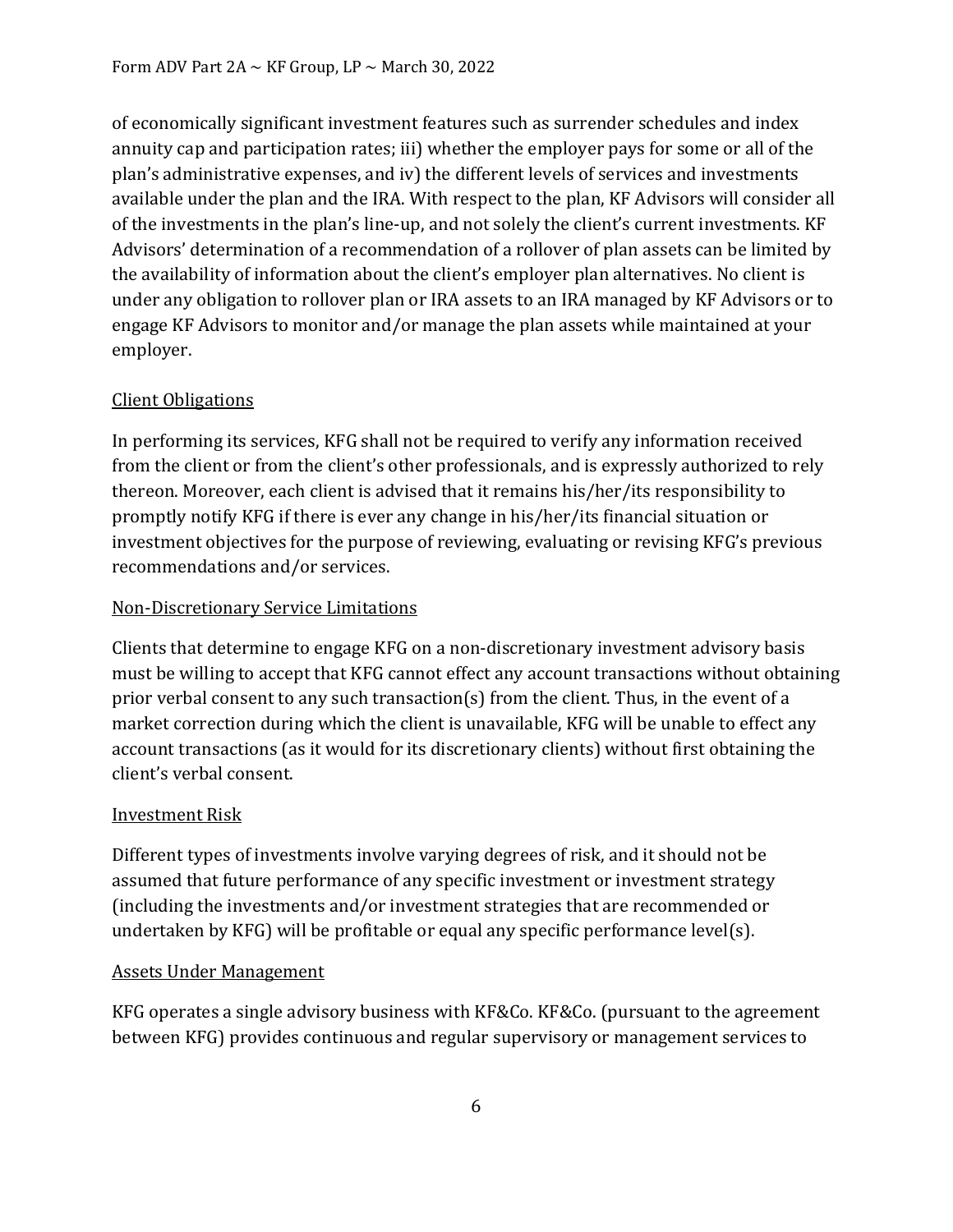KFG's clients. Accordingly, the regulatory assets under management ("RAUM") attributable to KFG's clients is reported by KF&Co in its Form ADV Part 1, and not by KFG, on a consolidated basis with KF&Co.'s other clients.

As of December 31, 2021, KF&Co. had approximately \$5,227,439,916 in assets under management, of which approximately \$1,621,962,404 is attributable to the clients of both KFG and KF&Co. KF&Co.'s Form ADV can be found here: [https://adviserinfo.sec.gov/Firm/105907.](https://adviserinfo.sec.gov/Firm/105907)

### <span id="page-9-0"></span>**Item 5 – Fees and Compensation**

### How and When Fees are Charged and Collected

KFG charges fees as agreed upon with each client and in accordance with the terms of its agreement with that client. Fees for investment consulting and wealth management services are typically calculated based on the fair market value of the assets on the last business day of a calendar quarter. Depending on the terms of each agreement, fees can be payable quarterly in advance or in arrears, at an annual rate as described below. During any quarter, with a client's prior agreement, fees can be adjusted for any partial period pro rata to reflect any client directed additions or withdrawals which the Adviser deems are material. If agreed to with the client in advance, fixed fees are charged for additional investment related consulting services not otherwise contemplated in the initial agreement for services with a client.

Clients can request to be billed directly for fees rather than have fees debited from their custody account(s). The client's independent qualified custodian will deliver an account statement at least quarterly. These account statements will show all disbursements from the client's account and each client should review all statements carefully for accuracy.

### Fees We Charge

For its wealth management services to high net worth individuals, families, and their trusts, the Adviser's standard annual fee on the first \$20 million in assets is 0.55%. The fee on the next \$80 million in assets is 0.40%. The fee on the next \$100 million is 0.25%. Amounts over \$200 million are negotiable. The minimum fee is \$100,000. However, notwithstanding this standard fee schedule, fees will vary depending on the level and scope of services provided or other considerations.

For its investment consulting services to non-profit institutions such as schools, colleges, cultural institutions, religious organizations and the like, the Adviser's standard annual fee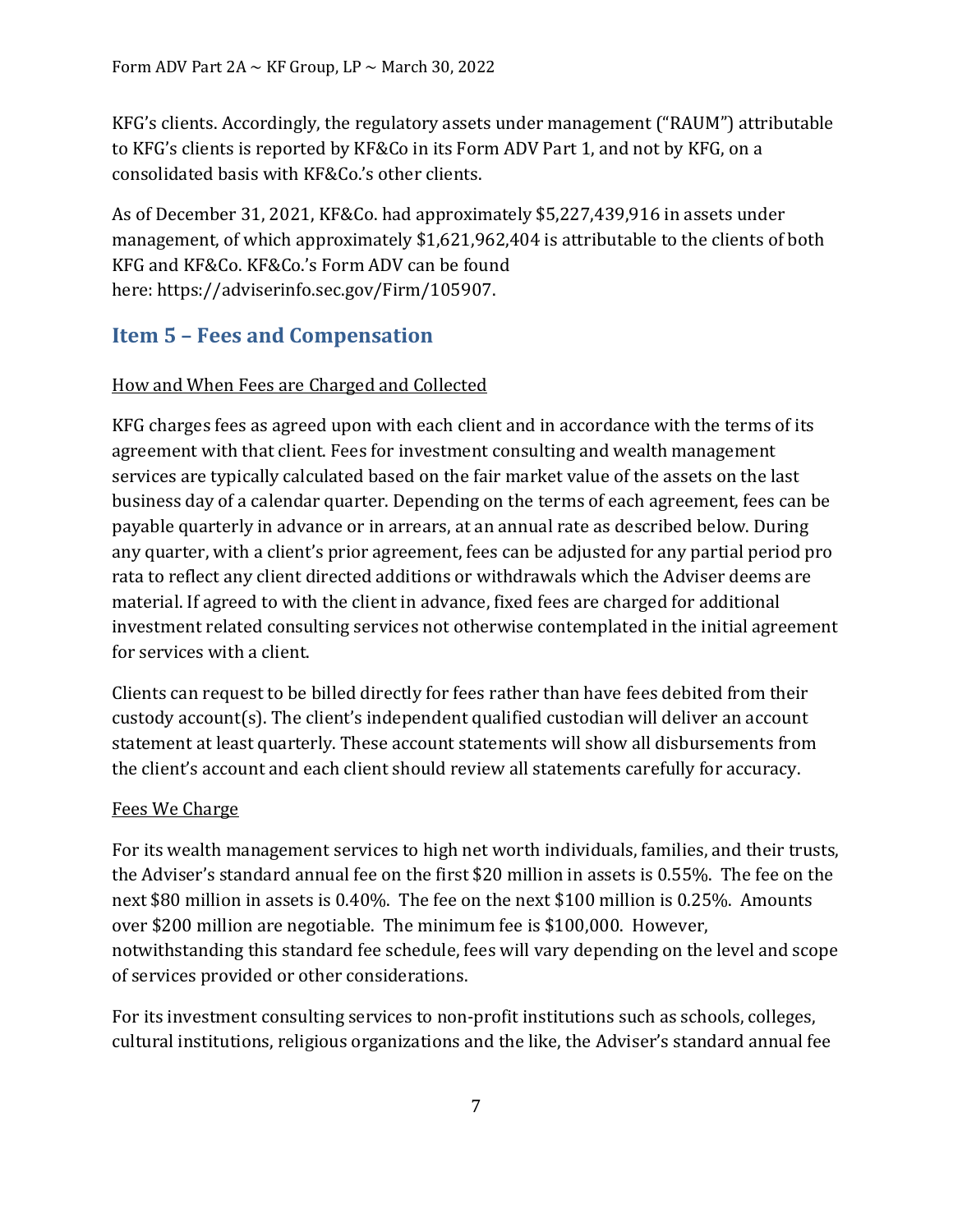on the first \$10 million in assets is 0.75%. The fee on the next \$30 million is 0.55%. The fee on the next \$40 million is 0.35%. The fee on the remainder over \$80 million is 0.15%. The minimum fee is \$75,000. However, notwithstanding this standard fee schedule, fees will vary depending on the level and scope of services provided or other considerations.

From time to time in its sole discretion, the Adviser will determine to accept accounts under \$10 million. For these accounts, the Adviser's standard annual fee for its services is: 1.10% of the first \$2 million in assets; 0.90% on the next \$3 million; and 0.75% on next \$5 million of assets. The minimum fee for these accounts is \$15,000. However, notwithstanding this standard fee schedule, fees will vary depending on the level and scope of services provided or other considerations.

Contracts are generally terminable on thirty (30) days' notice. If terminated, all unearned and paid fees for partial periods will be refunded pro-rata based upon the number of days from the effective date of the termination until the end of the quarter. All earned and unpaid fees for partial periods will be billed based on the number of days from the beginning of the quarter to the effective date of the termination.

### Regarding Fees

KFG, in its sole discretion, does charge lesser or greater wealth management and/or investment consulting or modeling fees and waive any minimum fee based upon a variety of criteria, such as anticipated future earning capacity, anticipated future additional assets, dollar amount of assets to be managed, related accounts, historic relationships, account composition, or the like.

### What Our Fees Don't Include

KFG's fees are expected to be exclusive of charges imposed by custodians, brokers, thirdparty investments and other third parties such as fees charged by managers, funds, custodians, brokerage commissions and transaction fees, transfer taxes, wire transfer and electronic fund fees and other fees and taxes on securities transactions. For a more detailed discussion about brokerage fees and expenses please refer to **Item 12** below titled "Brokerage Practices." Mutual and exchange traded funds and other pooled funds also charge internal management fees and expenses which are disclosed in each fund's prospectus or offering documents.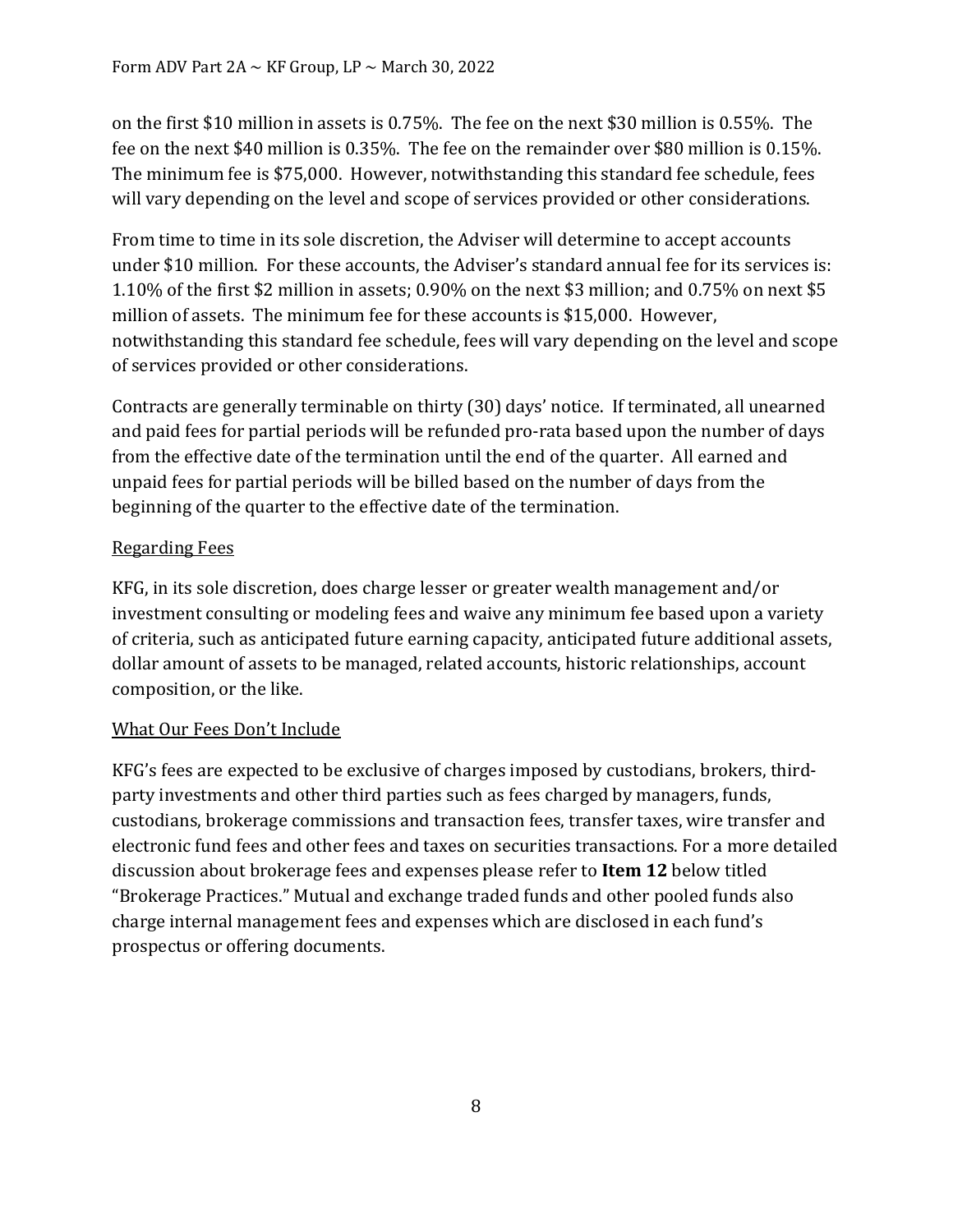#### Third-Party Compensation that KFG Does Not Receive

KFG does not accept or receive compensation from third parties from the sale of securities or other investment products, including asset-based sales charges or service fees from the sale of mutual funds or any portion of these fees and costs. Such practices could present a conflict of interest because they might create an incentive to recommend investment products based on the compensation received rather than the client's needs. Accordingly, it is KFG's policy not to accept such third-party compensation to avoid any conflicts of interest with our clients.

### <span id="page-11-0"></span>**Item 6 – Performance-Based Fees and Side-By-Side Management**

### Eligibility for Performance-Based Fee Arrangements

In some select cases, KFG will enter into performance-based fee arrangements with clients who are qualified to do so. We structure any performance or incentive fee arrangement subject to the requirements of Section 205(a)(1) of the Investment Advisers Act of 1940, as amended.

#### How Performance-Based Fees Are Determined

We negotiate performance-based fees individually with each eligible client who wishes to have such a fee. Typically, each performance-based fee is different and specific to that client. In measuring clients' assets for the calculation of performance-based fees, we usually include realized and unrealized capital gains and losses.

Performance-Based Fees and Side-By-Side Management - Possible Conflicts of Interest Performance-based fee arrangements could theoretically create a conflict for KFG in the allocation of investment opportunities between accounts with asset-based fees and those with performance-based fees. Accordingly, KFG employs procedures designed to ensure that all clients are treated fairly and equally. We make investment recommendations to each client solely based upon that client's needs and investment objectives. Every client gets the best investment ideas suited for that client, and no client is preferred, for whatever reason, over another client. We regularly review the holdings of every asset-based fee client account with the holdings of any performance-based fee client account to confirm that this conflict has not had any influence on the allocation of investment opportunities among our clients. Clients of KFG can also invest in its limited partnership, the Ara Fund. The Ara Fund does not have a performance fee. The Ara Fund pays fees to KFG for the administrative services it provides to the fund. The Ara Fund is more fully described in Item 10 below titled "Other Financial Industry Activities and Affiliations – Private Investment Funds Advised by KFG."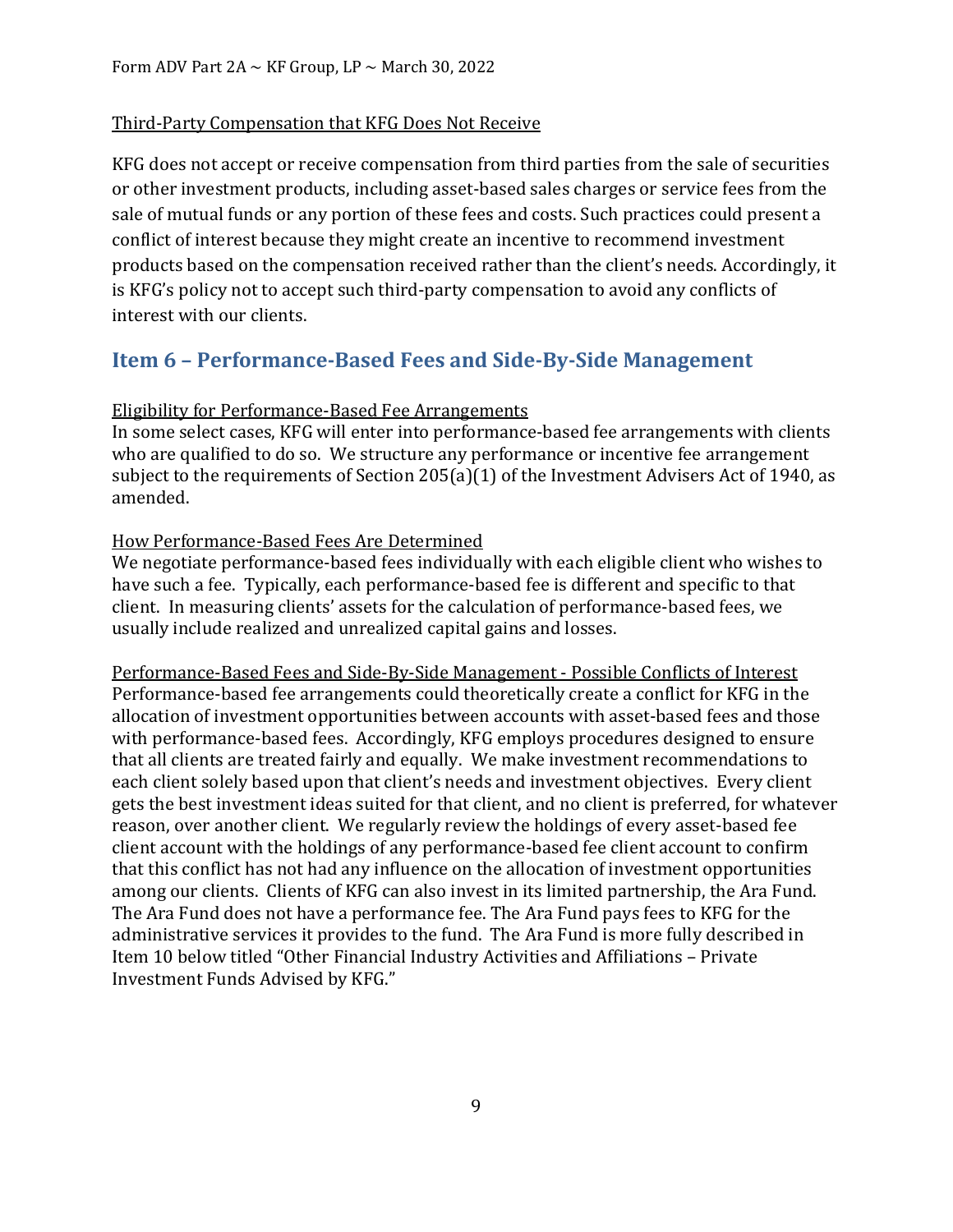# <span id="page-12-0"></span>**Item 7 – Types of Clients**

### What Types of Clients Do We Provide Investment Advice To

KFG provides wealth management services to high net worth individuals, families and their advisors, trusts, foundations, endowments and charities, and investment consulting services to non-profit institutions including schools, colleges, cultural institutions and religious organizations.

### Minimum Fees

The minimum fees for a typical investment consulting or a wealth management account generally are \$75,000. For accounts under \$10 million, the minimum fees generally are \$15,000. KFG can waive these minimums in whole or in part for any of its investment consulting and wealth management services, in its sole discretion, based upon any number of factors including the total client relationship or other circumstances such as, the type of services required, account composition, anticipated future earning capacity, historic relationships, anticipated future assets under management and related accounts managed by its affiliates.

### Private Investment Funds That We Provide Advice To

KFG is investment adviser to the Ara Fund, a pooled investment fund in limited partnership structure that invests principally in U.S domestic equities through separate accounts and mutual funds with institutional investment minimums as well as exchange traded funds. The Ara Fund is offered to clients and others who are accredited investors. **Item 10** below titled "Other Financial Industry Activities and Affiliations" has a more detailed discussion of the Ara Fund.

### <span id="page-12-1"></span>**Item 8 – Methods of Analysis, Investment Strategies and Risk of Loss**

### Customized Investment Programs

For each client, KFG (pursuant to an agreement with KF&Co.) designs and recommends an individualized investment program. That program will have a customized asset allocation with separate account manager and/or public or private fund investments which reflects that client's individual circumstances and personal definition of risk. We do not group clients into standardized allocation programs. Instead for each client we craft our investment program, asset allocation and manager selection based on those factors that are critical to that client, such as loss of principal, need to maintain purchasing power, or having sufficient assets to complete an important personal project, to name a few. Because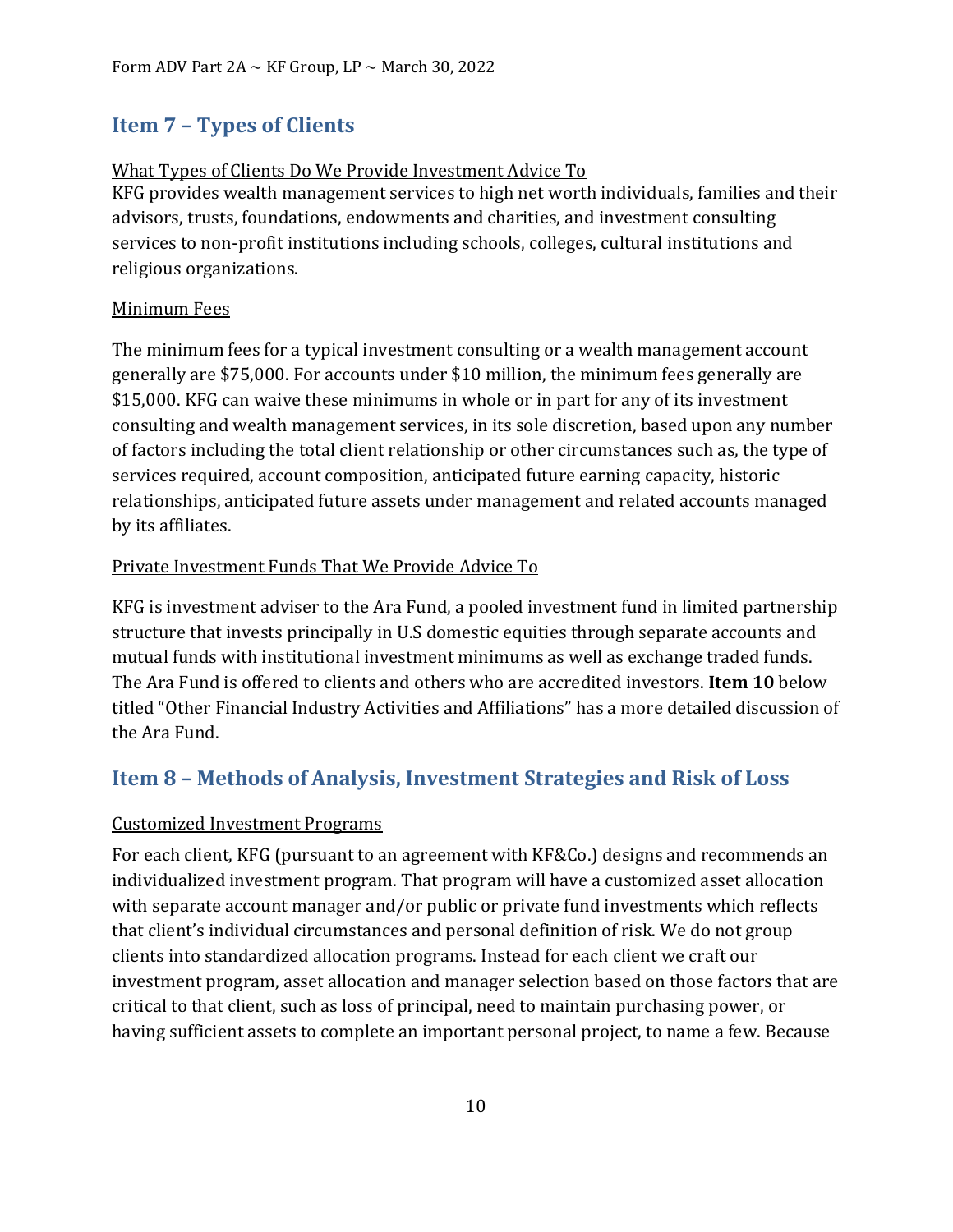every client is unique, those investment programs and corresponding strategies will vary from client to client.

### Methods of Analysis and Investment Strategies

The overriding tenet of our investment philosophy is to preserve capital and enhance the purchasing power of our client's assets. Because clients ask us to steward their assets across generations, we craft individualized investment programs that seek to protect their capital while meeting their investment objectives over long time horizons. While we believe that markets are upwardly biased over the long term, we understand that making it through short-to intermediate-term downdrafts is crucial. Therefore, tactical considerations could result in our proactively seeking protection against certain shorterterm risks, particularly if they are not clearly understood by the market and when the cost of such protection is palatable.

Our client portfolios typically, but not always, include a broad mix of domestic and international long-only equity, traditional fixed income, long/short and low volatility hedge funds and real estate, private equity and commodities and other vehicles that combine a variety of these investments.

We utilize a variety of methods, both formal and informal, internal and external, to arrive at our views on, among other things, the global markets, asset classes and sectors and various types of specific investments. Internally, we typically develop assumptions, regarding expected returns, the volatility of various asset classes as well as the correlations among them. Where cash flow modeling is useful, we use these assumptions as inputs to our simulation work which is forward-looking with a usual time horizon of 20 years. We routinely evaluate manager risk in myriad ways such as risk-adjusted return, standard deviation, downside volatility, and upside/downside market capture ratios as well as qualitative factors relating to the strength of the organization and its personnel. Externally we obtain a variety of inputs from third parties which we use to help us evaluate the significance and impact of economic, political, regulatory, geopolitical, market, and financial developments or other factors we deem pertinent on the strategic and tactical investment opportunities for our clients.

In addition to the agreement with KF&Co., KFG retains managers of separate accounts and/or invests in pooled funds on behalf of its clients. We subject those current and prospective managers of separate accounts and pooled funds to quantitative reviews that can include peer group screening, analysis of sample portfolios and return patterns in various environments. Importantly, the metrics we use to assess managers are not uniform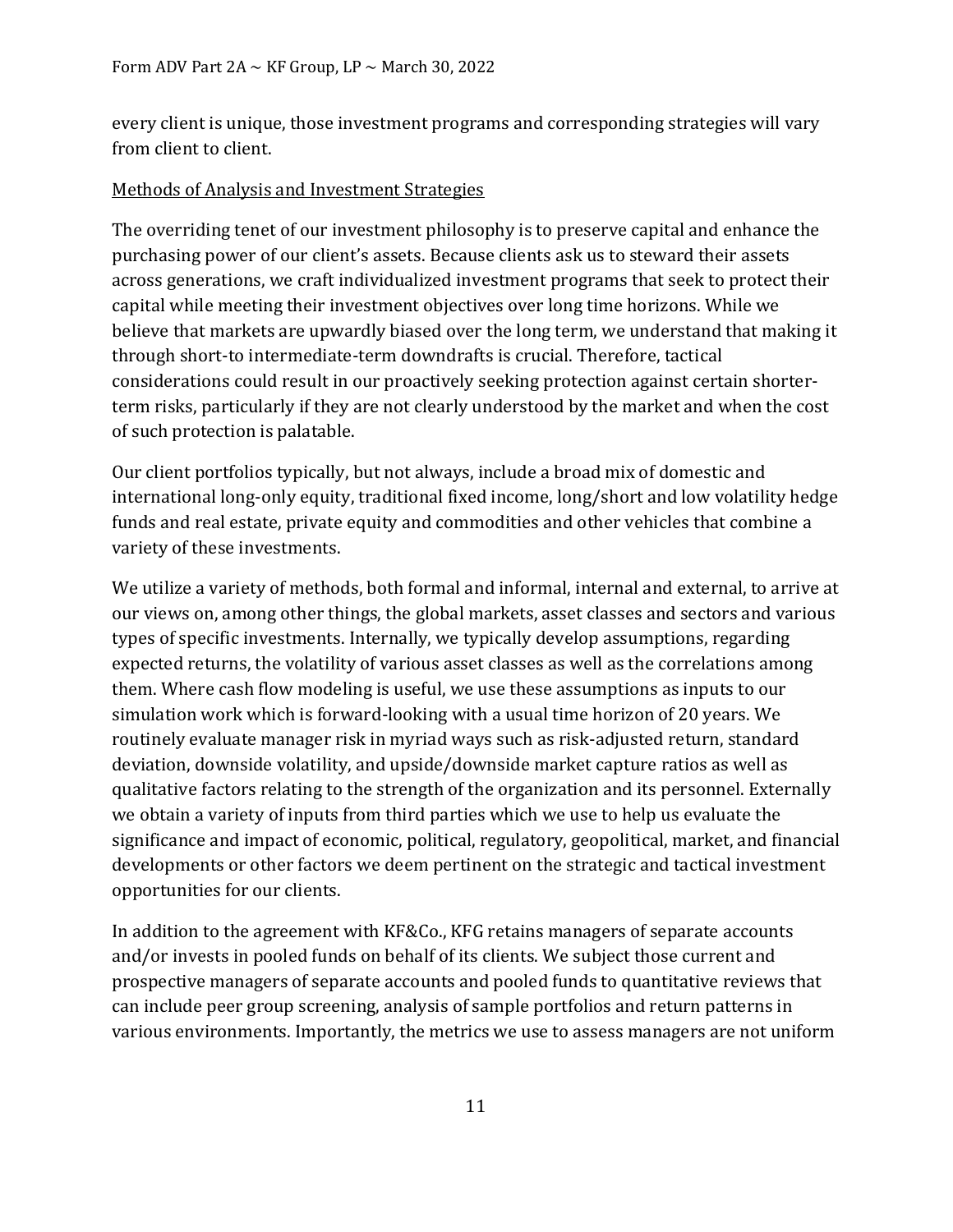across styles and sectors since we believe that the criteria to judge, for example, an aggressive small-cap growth manager should differ from that used against a large-cap value manager or a global long/short manager.

In turn, those managers of separate accounts and/or pooled funds themselves utilize a wide variety of methods of analysis, investment strategies, and types of investments. Examples of methods of analysis that they use are fundamental and technical. They employ various investment strategies and combinations of strategies such as long only (both longand short-term), trading, short sales, derivatives, options, and futures. Some managers also use leverage. Samples of the types of investments that separate account managers and pooled funds are expected to invest in are set forth in more detail in **Item 4** above titled "Advisory Business - Types of Investments We Invest In."

Each separate account manager and pooled fund employ investment strategies in managing assets that they believe are critical and can involve all kinds of material risks. The strategies and the corresponding investment risks are as varied as the number and kinds of possible investments. They include market and investment risks, institutional/counterparty risks, non-US investment and currency risks, trading risks, interest rate risks, hedging risks, illiquid security risks and risks related to the effects of leverage to name just a few broad categories of risks. In the case of pooled funds, the prospectus or offering memorandum for that mutual fund, hedge fund or private equity fund sets forth in detail the nature of those risks.

### Risks of Loss

Of course, any particular investment strategy does not guarantee success. Every investment program has the potential for loss as well as gain. Investment returns will fluctuate, and the value of any client's portfolio will fluctuate and will be worth more or less. Even in a diversified portfolio of investment strategies there is always a risk of loss that clients should be prepared to bear.

All investments are subject to many inherent risks, including but not limited to asset allocation risk, interest rate risk, credit risk, inflation risk, market risk, focused portfolio and non-diversification risk and foreign securities risk.

### Risk Associated with Catastrophic Events, Civil Disturbances, Health Crises, Natural Disasters, Terrorist Attacks, and Acts of Gods

These events can impact not only market conditions but also exchanges, trading, our vendors' services, the performance of the companies in which we invest and their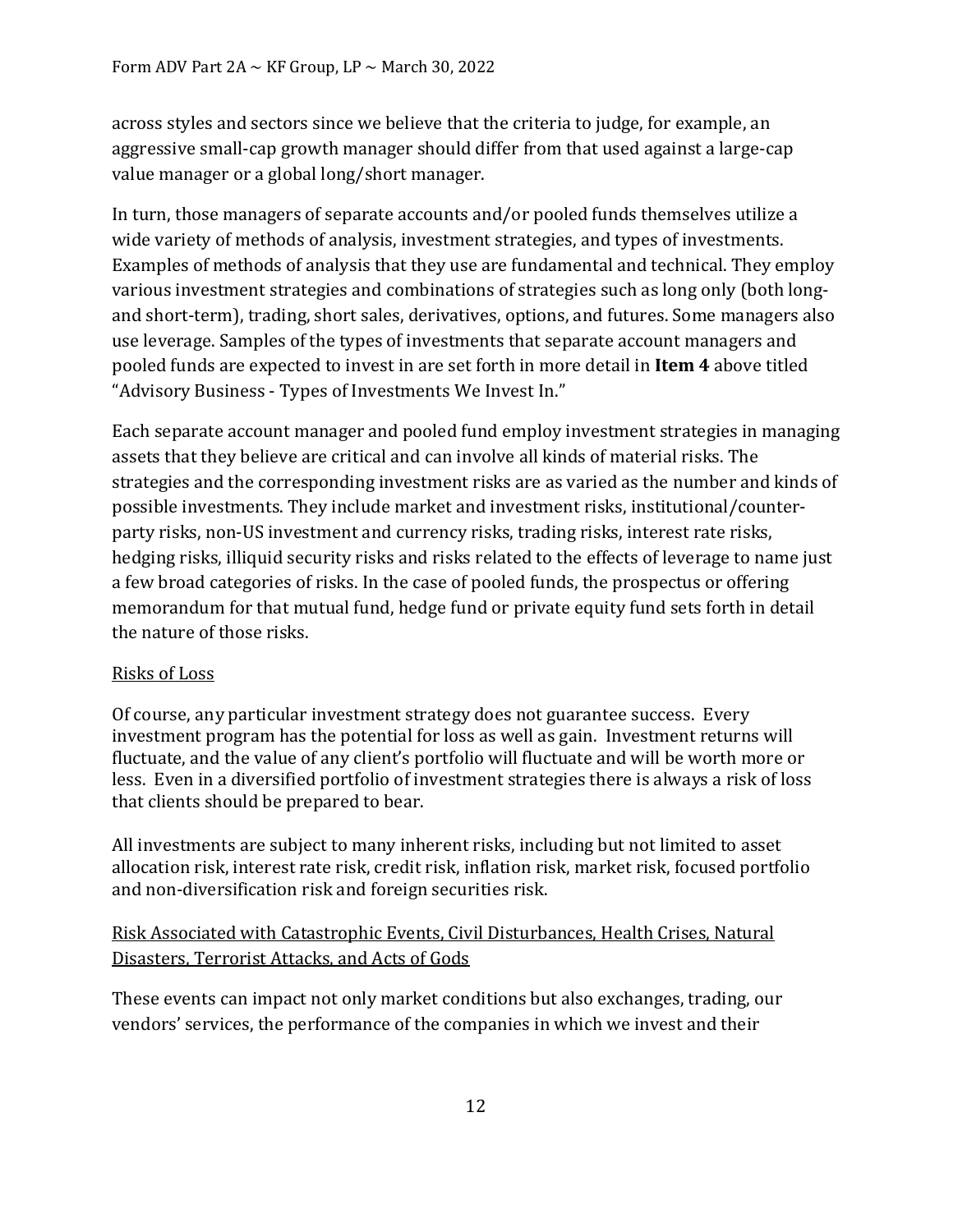competitors, and our ability to carry out our investment advisory business, as well as among other things making our employees, vendors and market participants more susceptible to cyberattacks.

### Operational and Technological Risks

There are inherent operational and technological risks in managing portfolios, such as the risk of cyber-attacks, disruptions or failures that affect the firm, service providers, counterparties, market participants, or issuers of securities which may adversely affect our investments.

### For More Information About Risks

Current and prospective clients are encouraged to ask any questions they have about the risks described above and other risks associated with investing with us.

### <span id="page-15-0"></span>**Item 9 – Disciplinary Information**

There are no legal or disciplinary events that would be material to your evaluation of KF Advisors or the integrity of the Adviser's management.

### <span id="page-15-1"></span>**Item 10 – Other Financial Industry Activities and Affiliations**

### Other Financial Activities That We Engage In

KFG operates as a registered investment adviser and does not have any other material business. We are not registered as a broker-dealer, insurance broker, futures commission merchant, swap dealer, commodity pool operator or commodity trading advisor and we are not affiliated with any such organizations.

### Material Relationships or Arrangements with Industry Participants

As discussed above, KFG was formed to effect the acquisition of the assets of Solaris, a group of related registered investment advisers. Following the acquisition, Solaris withdrew the SEC registration for its advisory entities and ceased operations as a registered investment adviser.

KFG is under common control with KF&Co., a registered investment adviser, and share certain resources and personnel (including former employees of Solaris) with KF&Co. KFG and KF&Co. are doing business as Klingenstein Fields Advisors, have implemented a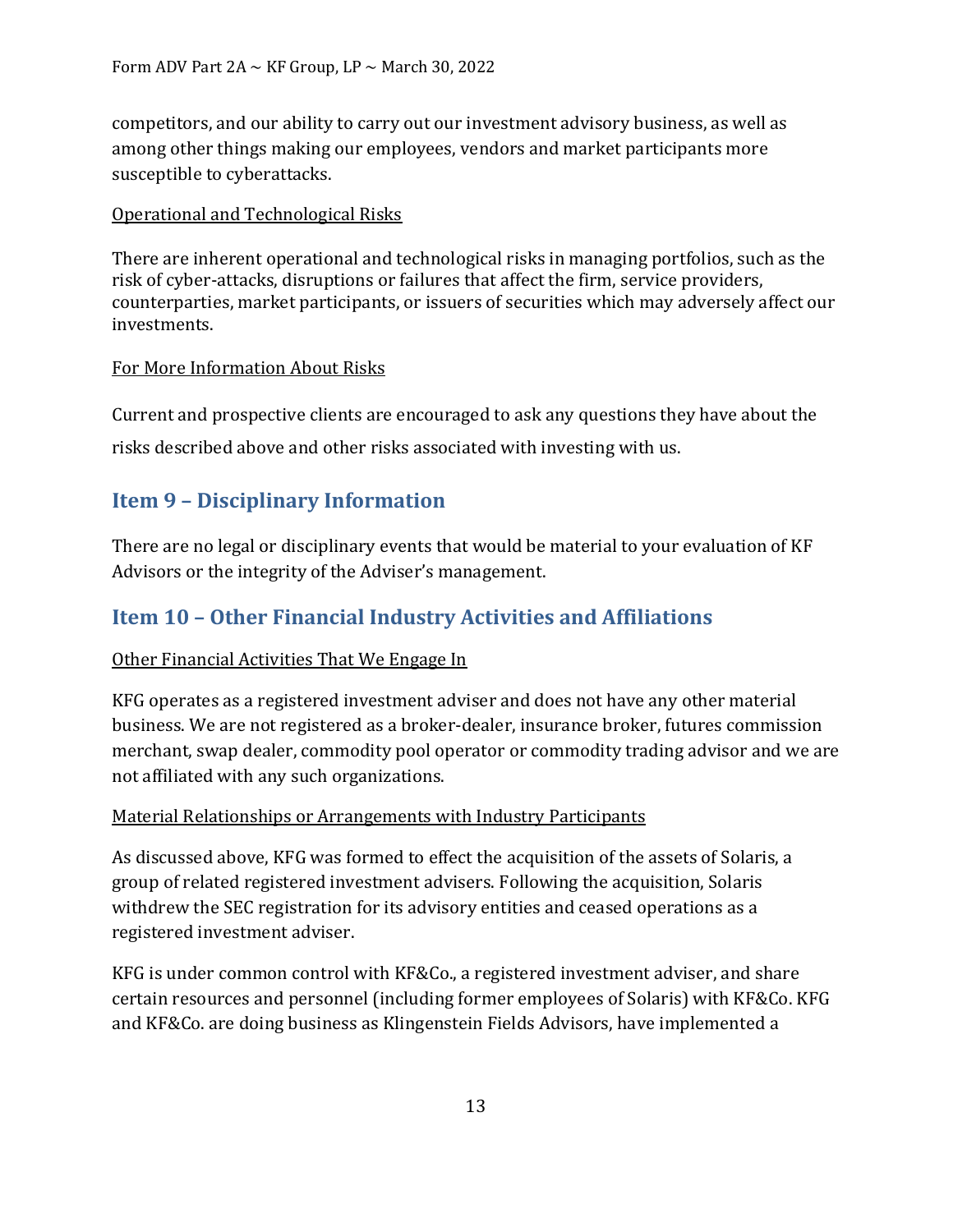unitary compliance program and otherwise conduct a fully-integrated advisory business. While the former operating members and employees of Solaris are now employees of KF&Co., KFG and KF&Co. have entered into an agreement, under which the primary team of personnel providing services to previous clients of Solaris, including the client-facing staff, will continue to manage the oversight, investment decisions and servicing of such clients. Different performance or management compensation structures or incentives apply to shared personnel, which could create a conflict of interest. KF Advisors has adopted policies and procedures, including a Code of Ethics as described below in **Item 11**, to address these potential conflicts of interest.

A number of advisory clients of KF&Co. have engaged, and in the future, clients of KFG can engage, Brandywine Trust Company, LLC ("Brandywine"), a Delaware-chartered nondeposit trust company, to serve as a corporate trustee. Brandywine has engaged KF&Co. to provide investment advisory services for a number of its trust clients, some of whom are affiliated with us or our related persons. Our related persons serve as directors of Brandywine, and as trustees of a trust (for the benefit of one such person's family), which has a minority ownership interest in Brandywine. We do not consider Brandywine to be our related person or affiliate but disclose this information to describe and explain the potential conflict of interest.

### Private Investment Funds Advised by KFG

KFG is the investment adviser to the Ara Fund, a pooled investment fund in limited partnership structure that invests in U.S domestic equities principally through separate accounts, mutual funds and as well as exchange traded funds with institutional investment minimums. The Ara Fund pays KFG a fee for administrative services it provides to it.

### Affiliated Private Funds

From time to time KFG recommends that qualified clients consider allocating a portion of their investment assets to the Ara Fund or to or with other affiliate or affiliated private funds. The terms, conditions, conflicts of interest and risk factors of participation in the relevant fund, including management, administrative services and incentive fees, if any, will be set forth in the relevant fund's offering documents.

As a matter of policy and practice, KFG will discuss with every client in advance of any client deciding to invest in the Ara Fund or with any other affiliate:

• that there are conflicts of interest;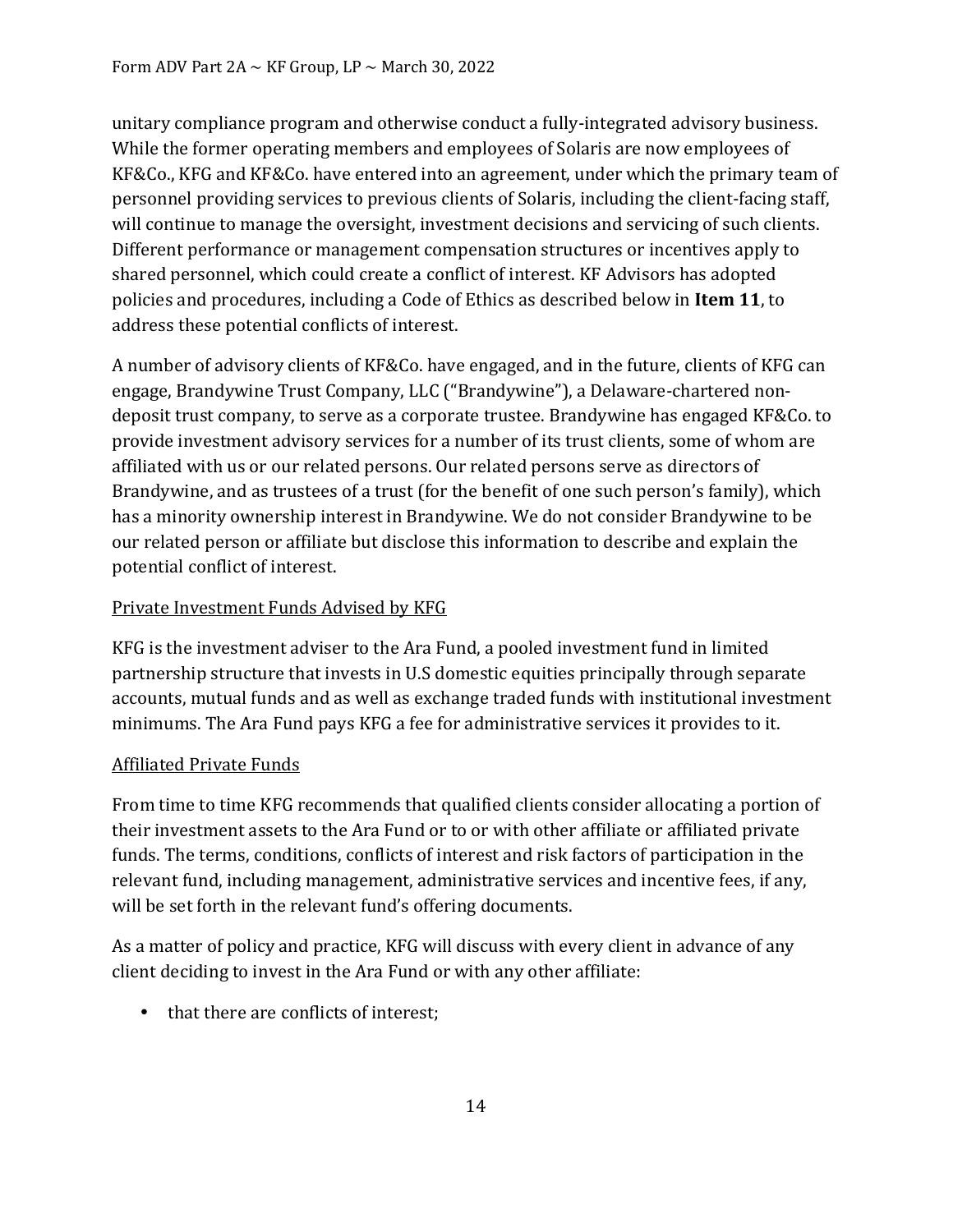- that the client is not required to invest in the Ara Fund and/or with any other affiliate;
- that the client alone makes a decision to invest in the Ara Fund and/or with any other affiliate; and
- if the client decides to open a separate account with an affiliate, that the client can create termination standards.

KFG's clients are under absolutely no obligation to consider or make an investment in an affiliated private investment fund(s).

### Conflict Of Interest

Because KFG can earn fees from the Ara Fund, including management and administrative services fees that exceed the fee that KFG would earn under its standard asset based fee schedule referenced in **Item 5** above, the recommendation that a client become a fund investor presents a material conflict of interest. No client is under any obligation to become a fund investor.

### Unaffiliated Private Investment Funds

KFG can also provide investment advice regarding unaffiliated private investment funds. From time to time KFG can recommend that certain qualified clients consider an investment in unaffiliated private investment funds. KFG's role relative to the private investment funds shall be limited to its initial and ongoing due diligence and investment monitoring services. If a client determines to become a private fund investor, the amount of assets invested in the fund(s) shall be included as part of "assets under management" for purposes of KFG calculating its investment advisory fee. KFG's clients are under absolutely no obligation to consider or make an investment in a private investment fund(s).

Private investment funds generally involve various risk factors, including, but not limited to, potential for complete loss of principal, liquidity constraints and lack of transparency, a complete discussion of which is set forth in each fund's offering documents, which will be provided to each client for review and consideration. Unlike other liquid investments that a client maintains, private investment funds do not provide daily liquidity or pricing. Each prospective client investor will be required to complete a Subscription Agreement pursuant to which the client shall establish that he/she is qualified for investment in the fund and acknowledges and accepts the various risk factors that are associated with such an investment.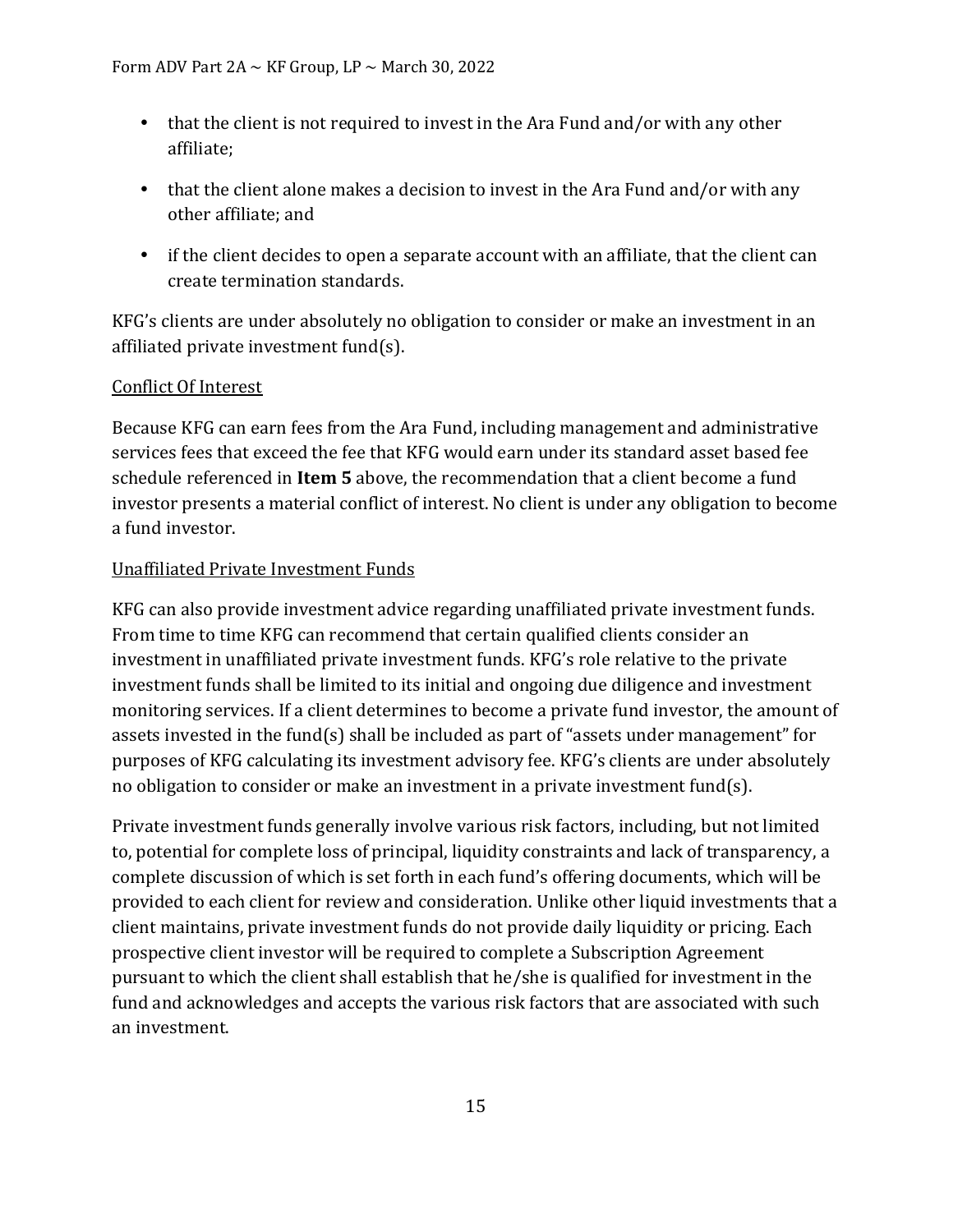### Valuation

In the event that KFG references private investment funds owned by the client on any account reports prepared by KFG, the value(s) for all such private investment funds typically reflects the most recent valuation provided by fund sponsor and/or administrator. In cases where the valuation reflects the initial purchase instead (and/or a value as of a previous date), the current value(s) (to the extent ascertainable) could be significantly more or less than the original purchase price or prior previous date's price.

### Compensation from Other Investment Funds and Advisers

KFG will not receive any compensation, directly or indirectly from any other investment adviser or pooled fund that it recommends.

# <span id="page-18-0"></span>**Item 11 – Code of Ethics**

KF Advisors has adopted a Code of Ethics (the "Code") for all supervised persons of the firm describing its high standard of business conduct, and fiduciary duty to our clients. The Code includes provisions relating to the confidentiality of client information, a prohibition on insider trading, restrictions on excessive gifts and entertainment and the reporting of certain gifts and business entertainment items, personal securities trading limitations and procedures, and guidance for handling complex situations, among other things. All supervised persons at KF Advisors must acknowledge the terms of the Code.

The Adviser's and its affiliates' officers, Partners and other employees ("Employees"), and their immediate family members and certain other persons and entities associated with those Employees ("Related Persons"), are permitted to engage in personal trades, only provided they comply with KF Advisors' Code. Because Employees and their Related Persons can engage in personal trades, the Adviser will at times effect transactions on behalf of our clients in the same security or Instrument (as defined in the Code) on the same day as the Employee or Related Person.

In addition, KF Advisors and its affiliates manage a substantial amount of assets on behalf of Employees' extended families and entities that they control that are not Related Persons ("Extended Families"). We treat accounts of Extended Families as client accounts not subject to the trading restrictions of the KF Advisors Code. As used in this **Item 11**, "client" means anyone whose assets are managed by the Adviser, other than Employees and Related Persons.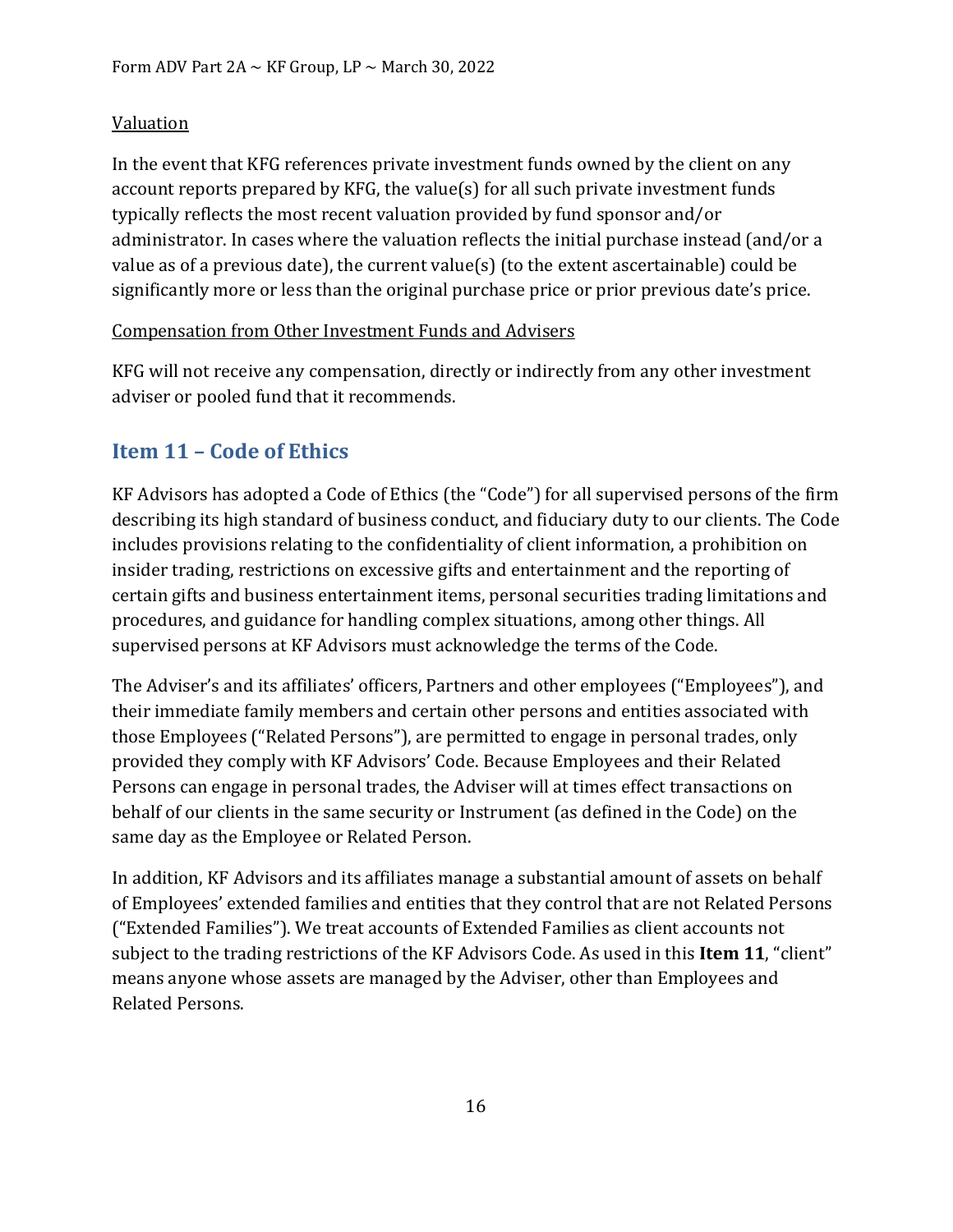We will seek, when reasonably possible, to aggregate transactions in the same security or Instrument on the same day on behalf of multiple clients, as well as Employees and their Related Persons. All participants in an aggregated transaction block will receive the same average price. Thus, while KF Advisors will strive to serve the best interests of each client, permitting Employees, their Related Persons and their Extended Families to participate in an aggregated transaction could result in clients (other than Extended Families) receiving less favorable prices or smaller allocations than might otherwise be the case.

In these situations, there is a potential conflict of interest between KF Advisors' desire to treat all clients equitably and fairly and the desire to serve the best interests of its Employees, Related Persons and Extended Families.

From time to time, an Employee could serve as an officer or director of a public company and receive compensation therefore. As a result, such Employees might acquire material non-public information (commonly called "inside information") about the company. Since client accounts could be invested in securities of the company, and since we would be prohibited from trading while in the possession of material, non-public information, we would be unable to trade the company's securities for the benefit of clients and might be forced to hold the securities when selling would otherwise be indicated. As of this date, no Employees currently have any officer or director roles with any public company.

### Personal Trading

The Code's rules, restrictions and reporting requirements for personal securities transactions by Employees and their Related Persons are designed to prevent Employees and their Related Persons from taking advantage of client transactions or disadvantaging client transactions, and to prevent such activity from interfering with our making decisions in the best interest of clients. The Adviser's Chief Compliance Officer or designee monitors these personal transactions to ensure compliance.

Nonetheless, because the Code permits Employees to invest in the same securities or Instruments as clients, there is a possibility that Employees might benefit from market activity by a client in a security or Instrument held by an Employee.

Transactions by Extended Families and transactions in certain types of securities (enumerated in SEC rules) are not subject to the restrictions of the Code.

Upon request, KF Advisors will furnish a copy of the Code to any client, prospective client, or any Employee or Related Person with accounts managed by the Adviser.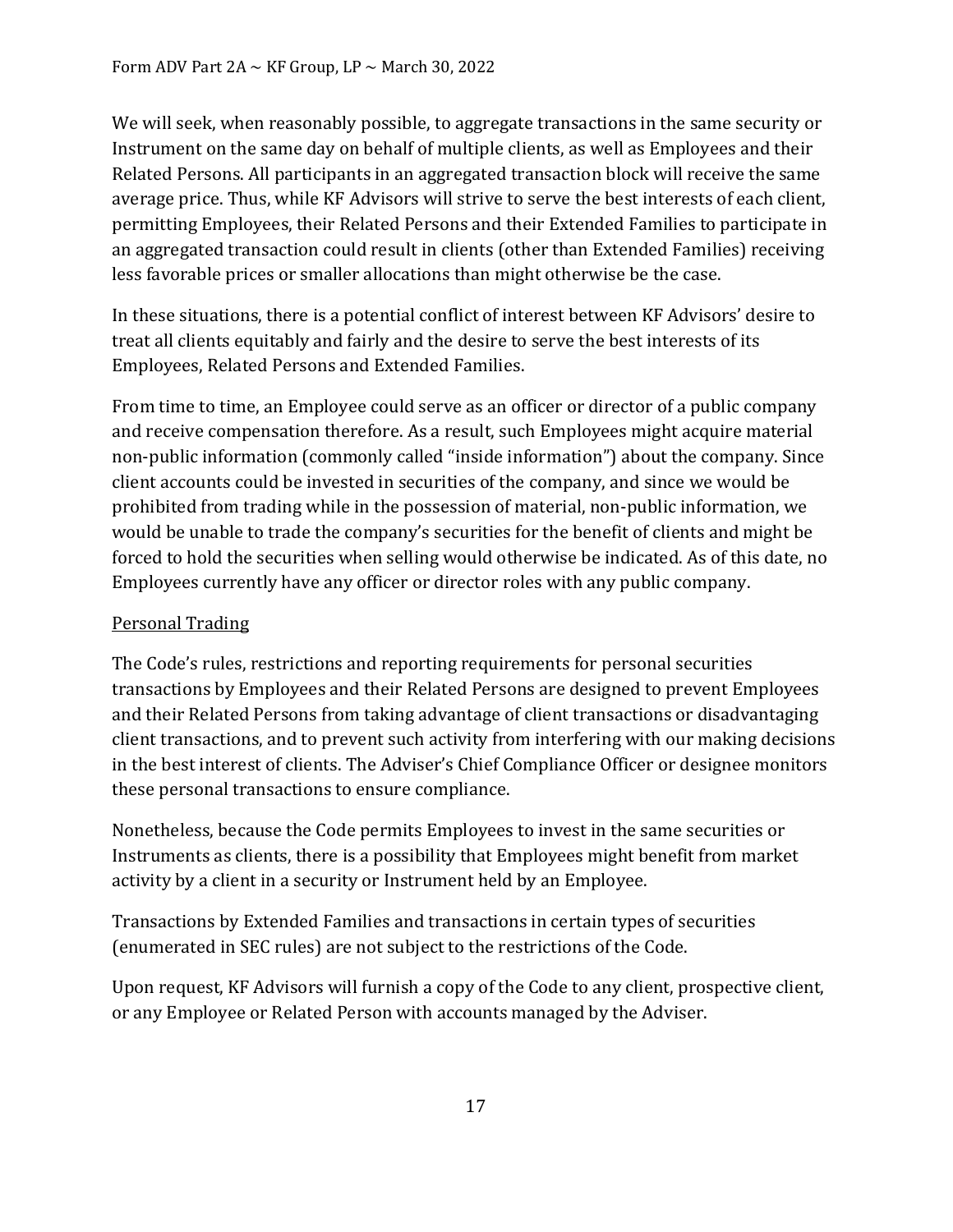### Cross Trades

KF Advisors prohibits cross trades.

### Participation or Interest in Client Transactions

### Principal Trades

Neither KF Advisors, nor any of its related persons, acts as a principal and buys securities from or sells securities to any client.

### Broker or Agent

Neither KF Advisors, nor any of its related persons, acts as a broker or agent to buy or sell securities to any client whether with or without compensation or effect transactions in which client securities are sold to or bought from a brokerage customer. KF Advisors does not enter into any agency cross transactions between client accounts.

### Recommendations as an Investment Adviser

KF Advisors or its related persons can purchase or sell open-end mutual funds that are also recommended to or owned by its clients. In our view this does not present a conflict of interest to any client of KF Advisors.

### Potential Conflicts of Interest

### Pricing – Valuation of hedge fund and private equity securities

Clients of KFG frequently invest in pooled funds which own hard-to-value assets, assets whose value can become more accurate over time, or in assets that are only valued infrequently, such as real estate or investments in private companies. The valuations for hedge funds, fund-of-funds and private equity that KFG uses in its reports to clients and also for billing purposes (i) are provided by the investment manager or third-party administrator, (ii) are usually preliminary in nature or estimates in the event that such investment's final statement is unavailable and (iii) typically not final until the completion of the pooled fund's audit in the spring of the year following the year to which those valuations apply. Prior to the final audit these market values are typically subject to adjustment for several reasons that could impact the investment's final valuation, such as the final independent audit itself, the application of special accounting rules and other fund-specific considerations. In addition, hedge and private equity fund investments are typically illiquid and redemptions from such investments often involve restrictions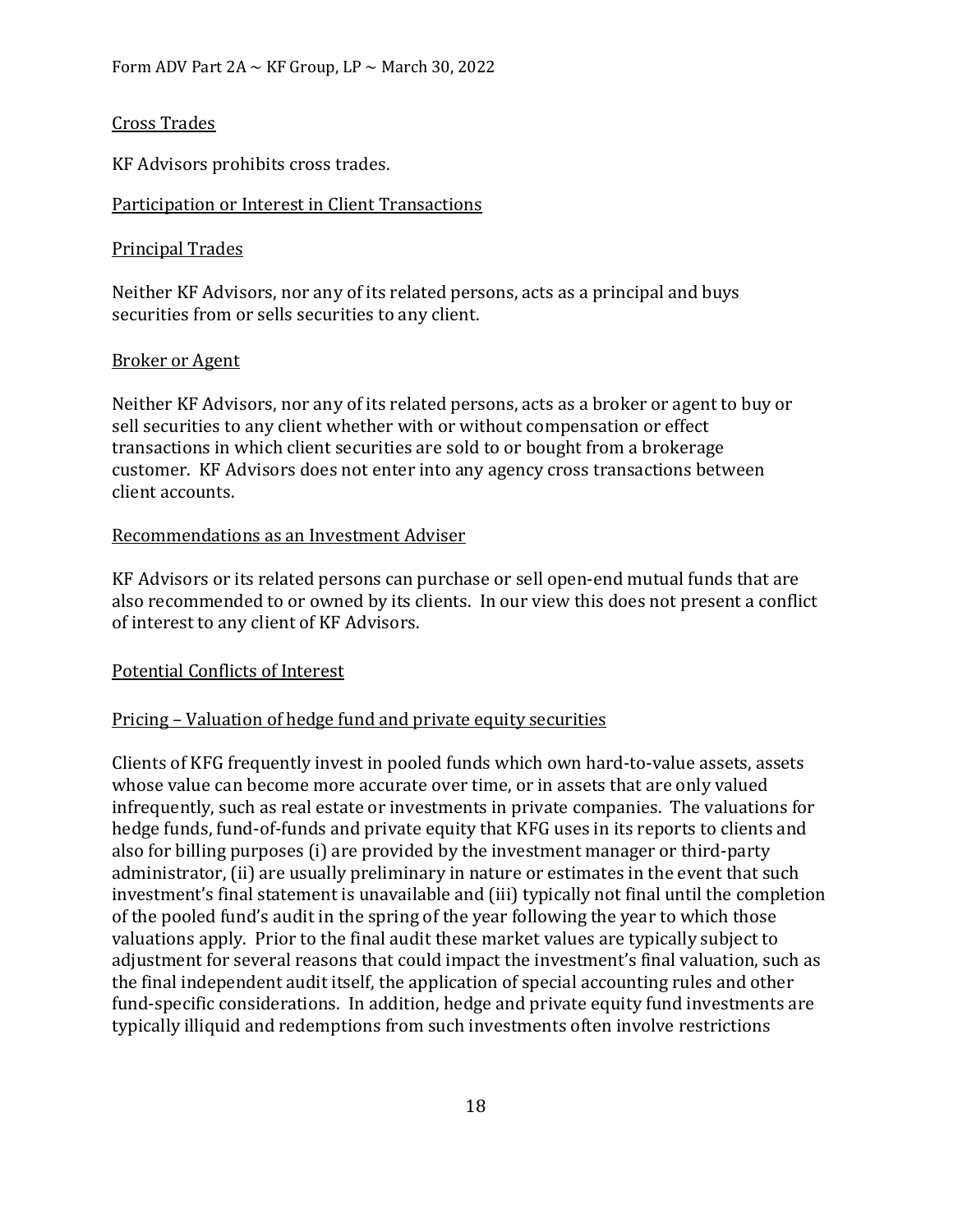relating to the timing of the redemption and the availability of the proceeds, factors that could that could impact valuations. Accordingly, there is no assurance that any of the valuations used in client reports or for billing purposes for these investments are completely accurate. In the event that valuations change as they are updated, KFG does not restate the information in prior reports or adjust prior bills, upward or downward, to reflect final valuations. While this might be perceived as a conflict of interest, valuation discrepancies could benefit or penalize us. KFG uses its best efforts to reflect the most current up-to-date information available. We post the information in the same manner and believe that any discrepancies will be minor and any benefit or detriment will be mitigated over time.

### Employing KFG's Affiliate, KF&Co., or Investing in the Ara Fund

While KF&Co. and KFG have entered into an agreement whereby KF&Co. personnel provide services to KFG clients, KFG clients do not bear additional fees or costs for these services beyond the advisory fees charged by KFG. There is a potential conflict of interest, however, for KFG with regard to its affiliates, including KF&Co., which incentivizes KFG to encourage its clients to open advisory accounts with KF&Co., invest in funds managed by KF&Co. or other affiliates, or invest in the Ara Fund. As a matter of policy and practice, KFG discloses to every client in advance of any client investing funds with KF&Co. and/or the Ara Fund that the client is under no obligation to consider or make an investment with KF&Co. and/or in the Ara Fund.

### <span id="page-21-0"></span>**Item 12 – Brokerage Practices**

While the use of brokerage services to trade securities is not a substantial part of KFG's business, KFG has adopted the following best execution policies. KFG utilizes the services of various broker-dealers to execute securities transactions. We use the services of any broker or dealer without obligation to shop for lower commissions from others and, in compliance with Section 28(e) of the Securities Exchange Act of 1934, to pay a commission on transactions higher than another broker or dealer would have charged in exchange for investment research. Lower commission rates are available elsewhere. We negotiate commission rates for specific transactions, or as a standard rate. The broker-dealer industry is highly competitive and execution costs are one element of this competition, with some executing brokers trading for zero commission costs.

KFG maintains executing brokerage relationships with various broker-dealers. KFG receives investment research and related products and services from certain of the brokerdealers that execute transactions for clients. These products and services include written reports and recommendations about companies and industries, economic trends and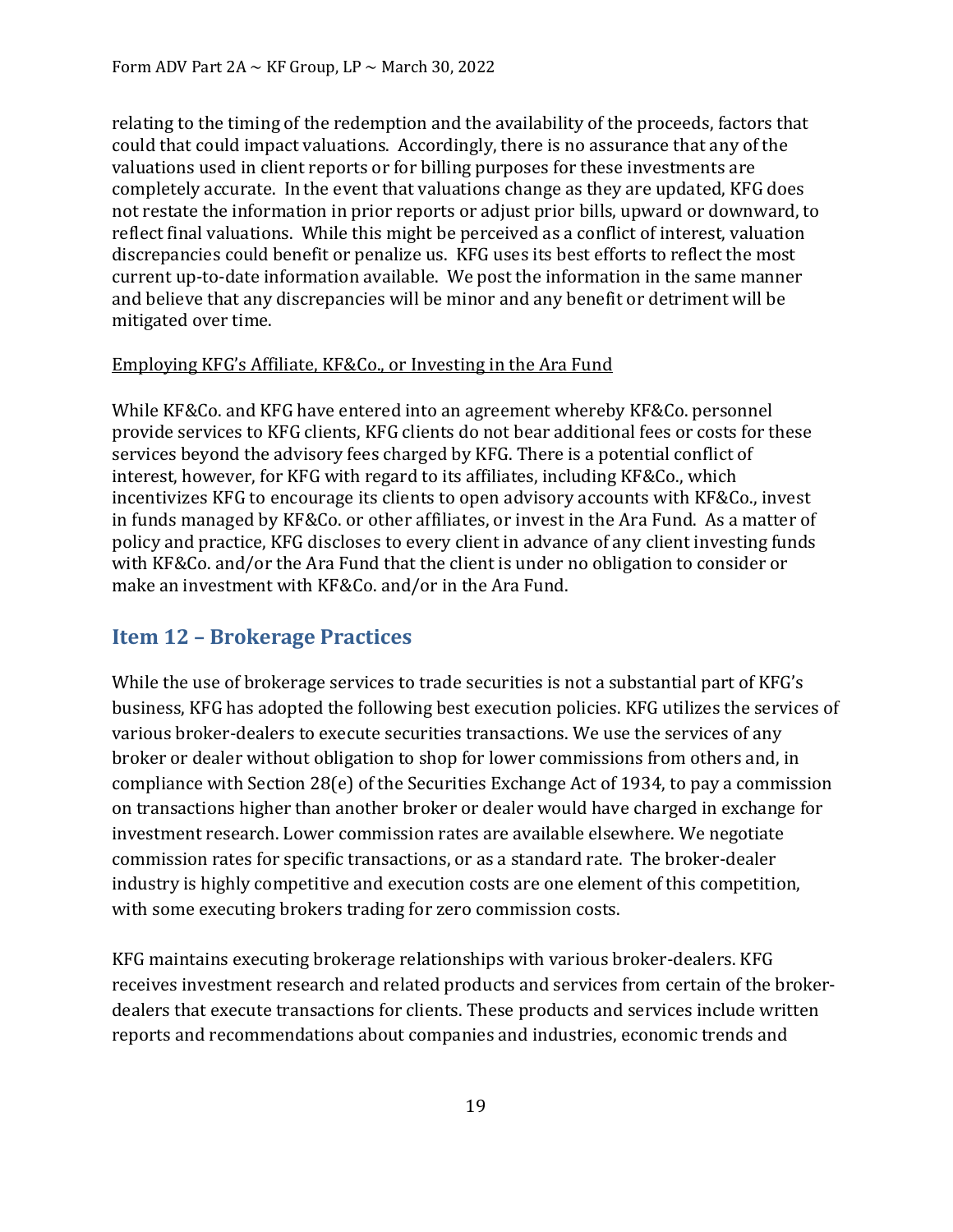analysis, access to online reports and databases, the right to attend meetings with analysts and/or public company managements and access to large conferences and one-on onemeetings. These services generally will be provided only to institutional investors that do business with the broker-dealer. We will not use client commissions to pay for services from third-parties, except as described in this paragraph.

### How We Select Brokers

We seek to select brokers who will execute transactions on terms that are, overall, most advantageous when compared to other available providers and their services. We consider a wide range of factors, including, among others:

- Effectiveness and quality of transaction execution services;
- Capability to execute, clear, and settle trades (buy and sell securities for client accounts);
- Breadth of or specialization in available investment products (stocks, bonds, mutual funds, ETFs, etc.);
- Availability of investment research and tools that assist us in making investment decisions;
- Competitiveness of commission rates;
- Reputation, financial strength, and stability;
- Prior service to us and our other clients;
- Availability of other products and services that benefit us, as discussed in this **Item 12**.

We have a duty to seek "best execution" in connection with all client trades. Best execution means the most favorable terms for a transaction based on all relevant factors, including those listed above.

On rare occasions, clients direct KFG to execute some or all of their securities transactions through one or more broker-dealers. However, this can limit our ability to achieve best execution, limit the ability to participate in aggregated transactions and result in differences in timing from the transactions executed for other clients' accounts. In the event that a client directs KFG to effect securities transactions for the client's accounts through a specific broker-dealer, the client could pay higher commissions or transaction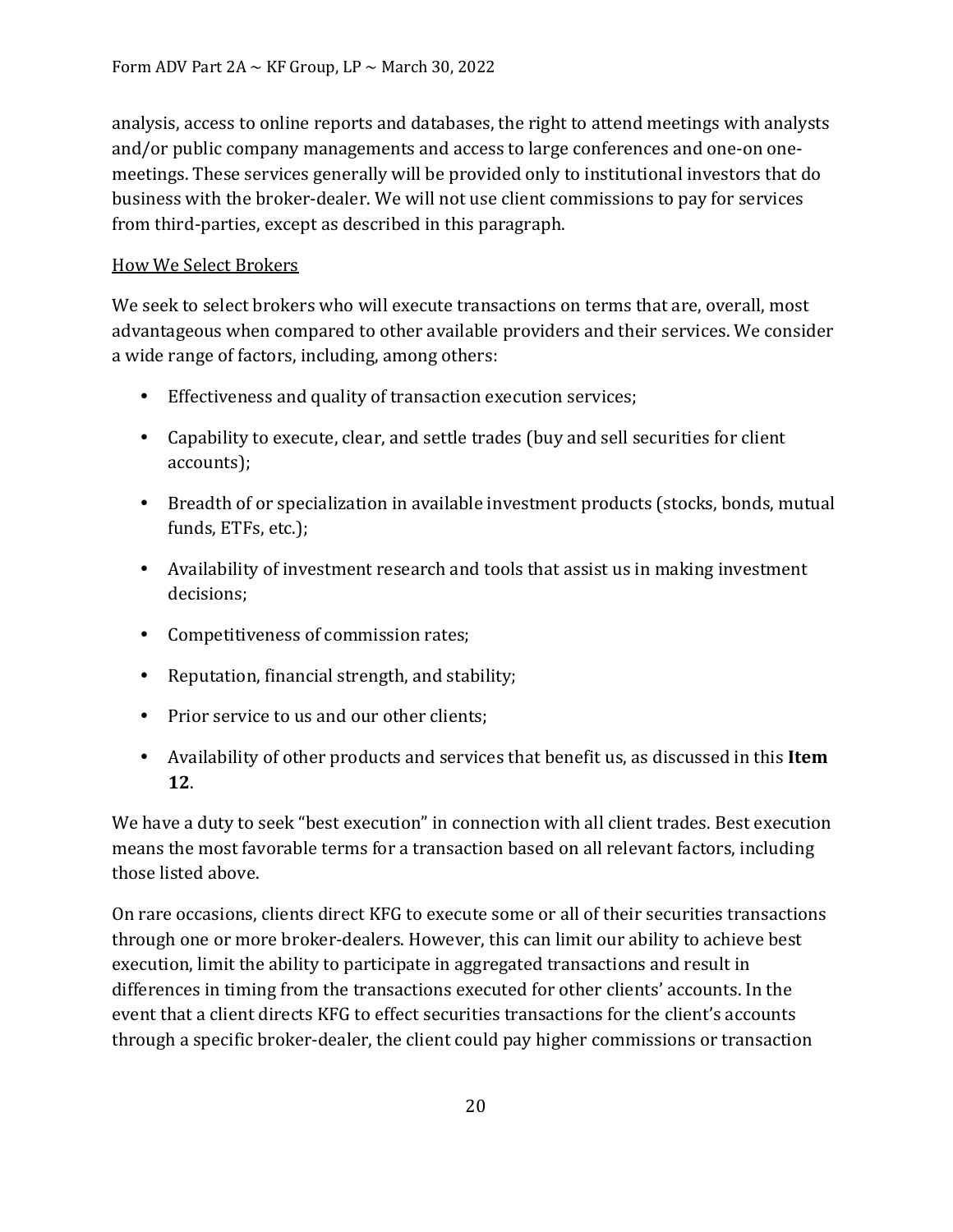costs, or greater spreads, or receive less favorable net prices on transactions for the account. Higher transaction costs adversely impact account performance.

Subject to the exception stated in the previous paragraph and below under Research and Additional Benefits, we select brokers on the basis of where we believe our clients will get the best execution of the securities transaction on an individual trade. Among brokers deemed equally capable of providing best execution, we also consider the value of products, research or services we get. These products, research or services help us to service all of our advisory clients and no client pays any additional amount for them. We will not allocate specific benefits based on the amount of clients' commission expenditures.

KFG benefits from commissions paid to brokers that provide research services because it does not have to produce or pay for these services directly. The availability of investment research conditioned upon brokerage activity gives us an incentive to choose a brokerdealer based on the need for the services rather than our clients' interests in receiving most favorable execution.

### Research and Additional Benefits

Although not a material consideration when determining whether to recommend that a client utilize the services of a particular broker-dealer/custodian, KFG receives from Charles Schwab & Co., Inc. ("Schwab*")* (or another broker-dealer/custodian or platform) sometimes without cost (and/or at a discount) support services and/or products, certain of which assist KFG to better monitor and service client accounts maintained at such institutions. Included within the support services that can be obtained by KFG are investment-related research, pricing information and market data, software and other technology that provide access to client account data, compliance and/or practice management-related publications, discounted or gratis consulting services, discounted and/or gratis attendance at conferences, meetings, and other educational and/or social events, marketing support, computer hardware and/or software and/or other products used by KFG in furtherance of its investment advisory business operations.

As indicated above, certain of the support services and/or products assist KFG in managing and administering client accounts. Others do not directly provide such assistance, but rather assist KFG to manage and further develop its business enterprise.

KFG's clients will not pay more for investment transactions effected and/or assets maintained at Schwab as a result of this arrangement, except for the tradeaway/prime broker fees described below. There is no corresponding commitment made by KFG to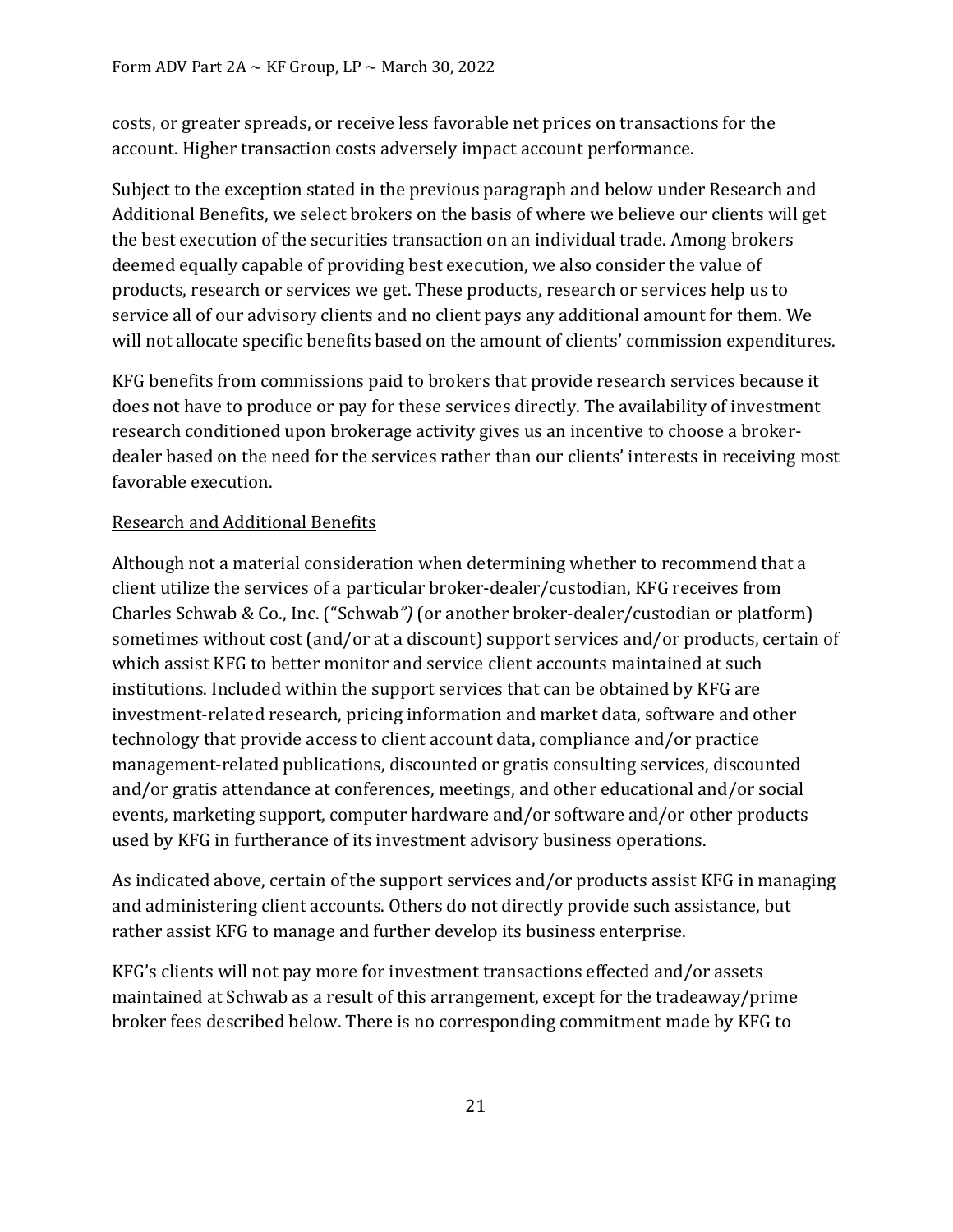Schwab or any other any entity to invest any specific amount or percentage of client assets in any specific mutual funds, securities or other investment products as result of the above arrangement.

**Tradeaway/Prime Broker Fees**. As more fully described above in this **Item 12**, relative to its discretionary investment management services, a material proportion of individual equity and/or fixed income securities transactions are effected through broker-dealers other than the account custodian, in which event, the client generally will incur both the fee (commission, mark-up/mark-down) charged by the executing broker-dealer and a separate "tradeaway" and/or prime broker fee charged by the account custodian.

We will not consider client referrals in selecting broker-dealers.

### Trade Errors

KF Advisors' trade error policy is designed to ensure that its clients are treated fairly in the event of a trading error. We expect our portfolio managers and traders to communicate clearly with clients, counterparties and each other, and to be thorough and exercise the utmost care in the development and execution of transactions, with the goal of minimizing errors in all transaction-related activities. KF Advisors understands that, on occasion, errors will occur in effecting trade orders. In the event KF Advisors is responsible for a trade error, we will take all reasonable measures to place the client in the same position as if the error had not occurred. Where possible, KF Advisors corrects an error through the custodian's error account. When it is not possible to correct an error through the custodian's error account, due to timing, venue or other circumstances, KF Advisors will make adjustments directly with the client. KF Advisors is not responsible for errors caused by third parties.

### Trade Aggregation and Allocation

KFG is a fiduciary to its clients. As such, KFG owes each client a duty of loyalty. No client is owed a greater or lesser degree of fiduciary loyalty and, therefore, no client or group of clients is given preferential treatment in connection with investment opportunities. KFG's duty of loyalty and equitable treatment of client accounts is the basic principle underlying its allocation and aggregation procedures.

Investment decisions for each client are made based on their individual investment objectives, and in each client's best interest. We can however, purchase or sell the same securities or Instruments on the same day for a number of client accounts, including those of Employees or Related Persons, as further described in **Item 11**. When circumstances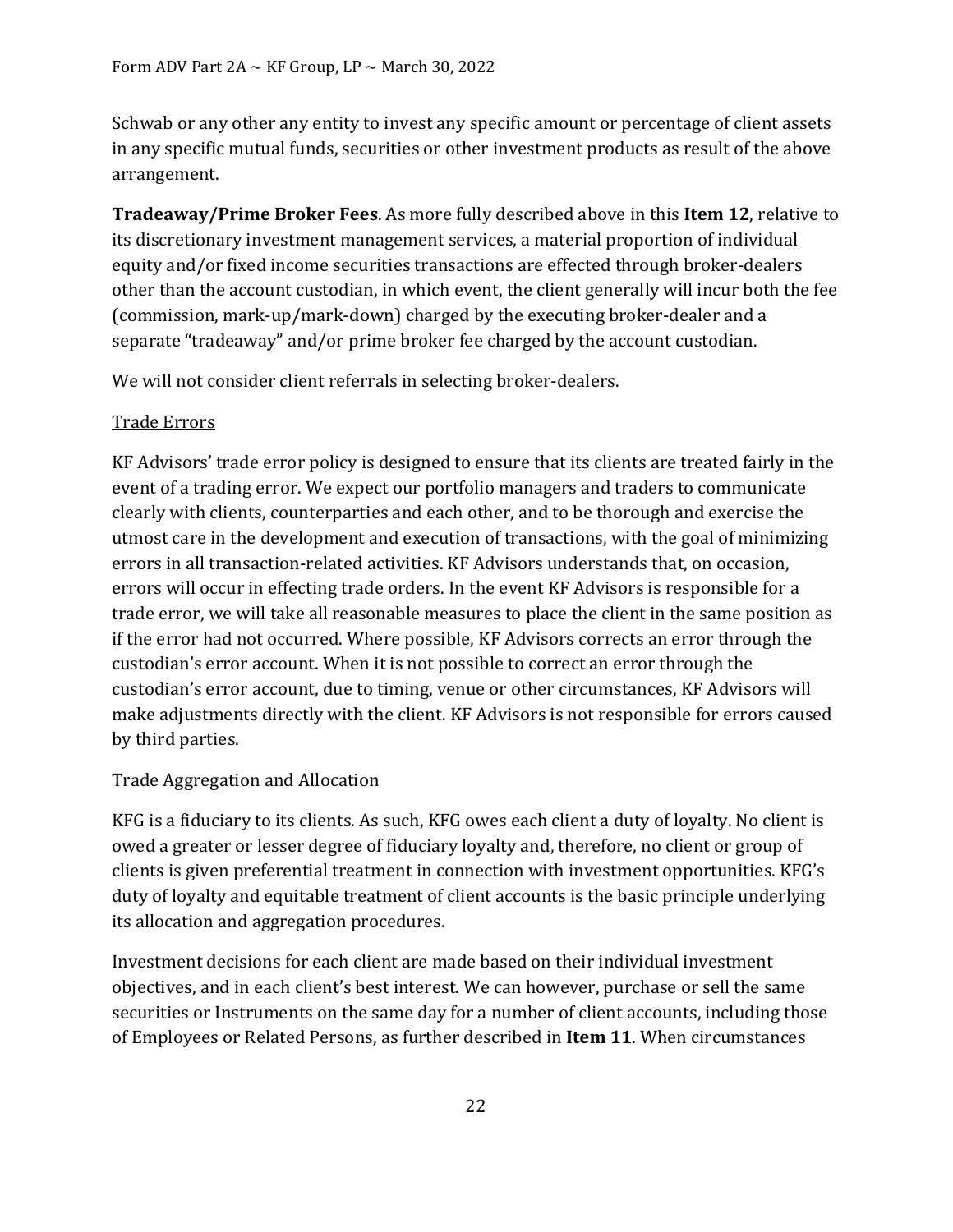allow, and we determine that it would be in clients' best interest, contemporaneous orders placed on behalf of eligible clients in the same security or Instrument, and on the same terms (e.g., orders at market), will be aggregated in a single or multiple block order(s) at an average price within each respective trading block. In addition, clients will share in the commissions and other transactional costs on a pro rata basis. Clients can pay higher commissions or transaction costs, or greater spreads, or receive less favorable net prices as compared to other trading blocks. Higher transaction costs adversely impact account performance. However, we strive to apply this tool to maximize the benefit to our clients over time.

# <span id="page-25-0"></span>**Item 13 – Review of Accounts**

A supervisor reviews transactions for all investment advisory accounts daily. Each client account manager reviews each client's account at least quarterly with respect to performance during the previous quarter. We utilize various analytic processes to support supervisor oversight of the account review function.

Account managers and supervisors are available to meet with clients on request.

We will send quarterly statements to clients showing a summary of the investments in their account, including cost, current market value, yield, income, and other relevant information. As noted in **Item 15** (below), clients should compare the statements we provide with statements for the same account from the client's custodian.

### <span id="page-25-1"></span>**Item 14 – Client Referrals and Other Compensation**

Our clients pay us fees to manage their financial assets and provide financial advice, as described in **Item 5**. We will not be paid in cash or prizes or with any other economic benefits by anyone else to manage client accounts.

Employees can benefit directly or indirectly by adding new clients or more client assets. In addition, certain advisory personnel are compensated for obtaining clients for the firm. KF Advisors, from time to time, engages one or more individuals or entities to solicit investment advisory clients in accordance with SEC rules. The general form of arrangement and compensation entails a share of such fee revenues paid to the solicitor for a period of time. As of this writing, the number of accounts and amount of assets subject to these arrangements is not expected to be material to KF Advisors. As noted in Item 15, Schwab is expected to be the custodian for the majority of KF Advisors clients. We receive an economic benefit from Schwab in the form of the support products and services it makes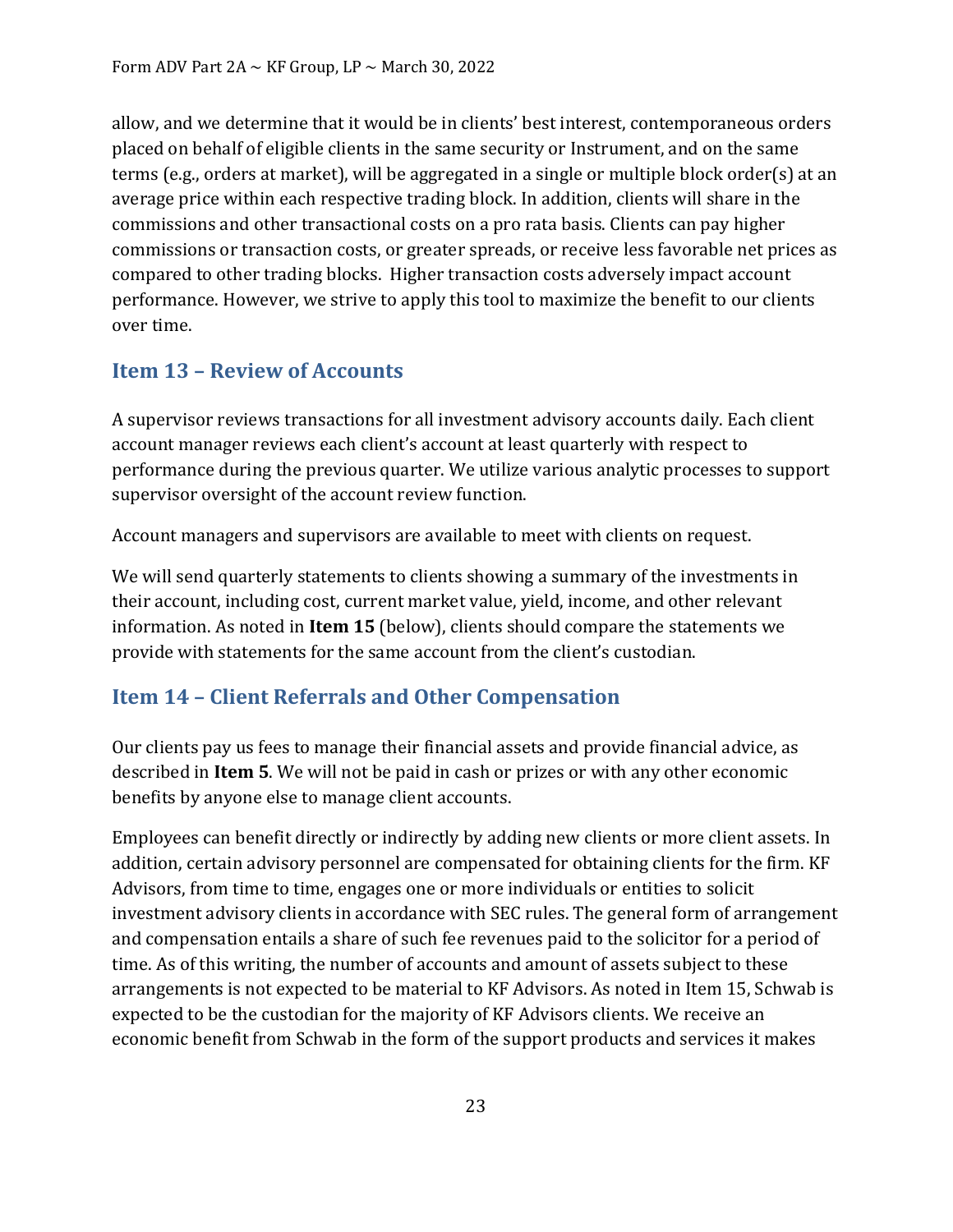available to us and other independent investment advisors whose clients maintain their accounts at Schwab. These products and services, how they benefit us, and the related conflicts of interest are described above (see **Item 12**).

The availability to us of Schwab's products and services is not based on us giving particular investment advice, such as buying particular securities for our clients. We do not require clients to maintain custody of their assets at Schwab. The availability of these products and services would not change materially, even if a substantial number of our clients moved custody of their assets away from Schwab, because the amount of assets our and our affiliates' clients have in custody at Schwab is many times larger than their threshold for providing such products and services. Accordingly, we do not believe that this relationship creates a material conflict of interest.

We believe that the availability of these products and services and the high level of coordination between Schwab and KF Advisors provides a material benefit to our clients who choose to use Schwab as their custodian.

# <span id="page-26-0"></span>**Item 15 – Custody**

KFG is not a Qualified Custodian, so we do not hold funds and securities for client accounts. Under government regulations, however, we are *deemed to have custody* of client assets due to the following circumstances:

- we are authorized to instruct a custodian to deduct our advisory fees directly from an account;
- we are authorized to move client funds or assets to another account of client or to another person's account;
- we (or one of our related persons) serve as trustee for a client;
- a client invests in a pooled investment vehicle that we control; or
- contractual provisions in the agreement between client and custodian leads to inadvertent custody.

Each of these arrangements would give KFG or its related persons access to client assets. This means we must have procedures in place to ensure that we use those broad powers only for the benefit of our clients. In addition, KFG is subject to an annual surprise CPA examination to verify the assets for which we are deemed to have custody.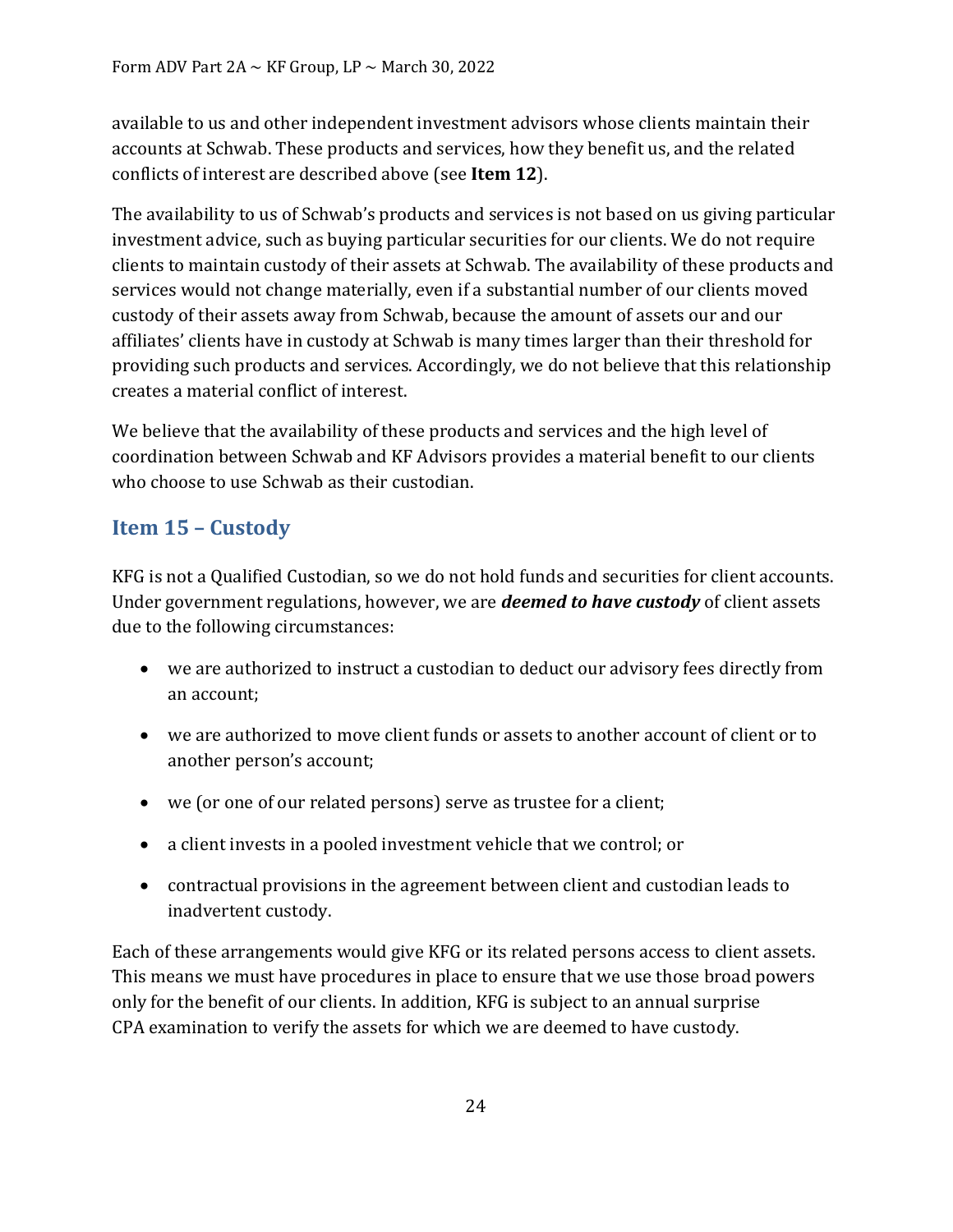Clients typically designate a Qualified Custodian to hold their funds and securities and open an account. Typically this is a broker-dealer, a bank or other financial institution. KFG or its related person will generally be authorized to give instructions to the custodian with respect to all investment decisions regarding a client account as described in the client's investment advisory agreement with us.

We will not open the accounts for our clients, although we will assist them in doing so. Client accounts are organized into Master Accounts on the Schwab Platform for administrative purposes. These Master Accounts are designated to be under the control of the ADVISER or KF&Co. The custodian will hold all cash, securities and other property of the client account. We are independently owned and operated and are not affiliated with any custodian.

KFG requires that clients contract with and maintain their own relationship with a reputable qualified custodian that is unaffiliated with and fully independent of KFG or its affiliates. Clients' custodian(s) hold clients' separately managed and mutual fund assets and reports to client directly on a periodic basis. This separation of a client's assets and of control between that client's wealth manager, investment manager and its custodian provides an essential check and balance for clients. While KFG reconciles client holdings with its custodian(s) on a daily basis to discover any differences between custodian(s)'s and its "books," each client is strongly encouraged to compare both sets of statements and inquire about any differences. Clients should verify that they are receiving custodian statements for their accounts on a regular, periodic basis. If a client believes that it is not receiving them, the client should contact its custodian(s) directly.

For client investments in certain pooled funds such as limited partnerships, including hedge funds and fund-of-funds, each of the commingled vehicles represents that it employs for its security holdings an independent qualified custodian unaffiliated with KFG. Investors in these investment funds receive annual audited financial statements prepared by the commingled vehicles' independent auditors and in some circumstances periodic statements from the funds themselves. Clients are encouraged to check and compare these financial statements against their statements from each fund. If a client believes that it is not receiving statements, the client should contact the fund's administrator or us.

### <span id="page-27-0"></span>**Item 16 – Investment Discretion**

KFG's agreements provide that we design wealth plans and investment programs and recommend and implement for each client an individualized asset allocation, sector and style weighting, a selection of investment managers, pooled investment funds and fundsof-funds including hedge funds and private equity funds in accordance with each client's